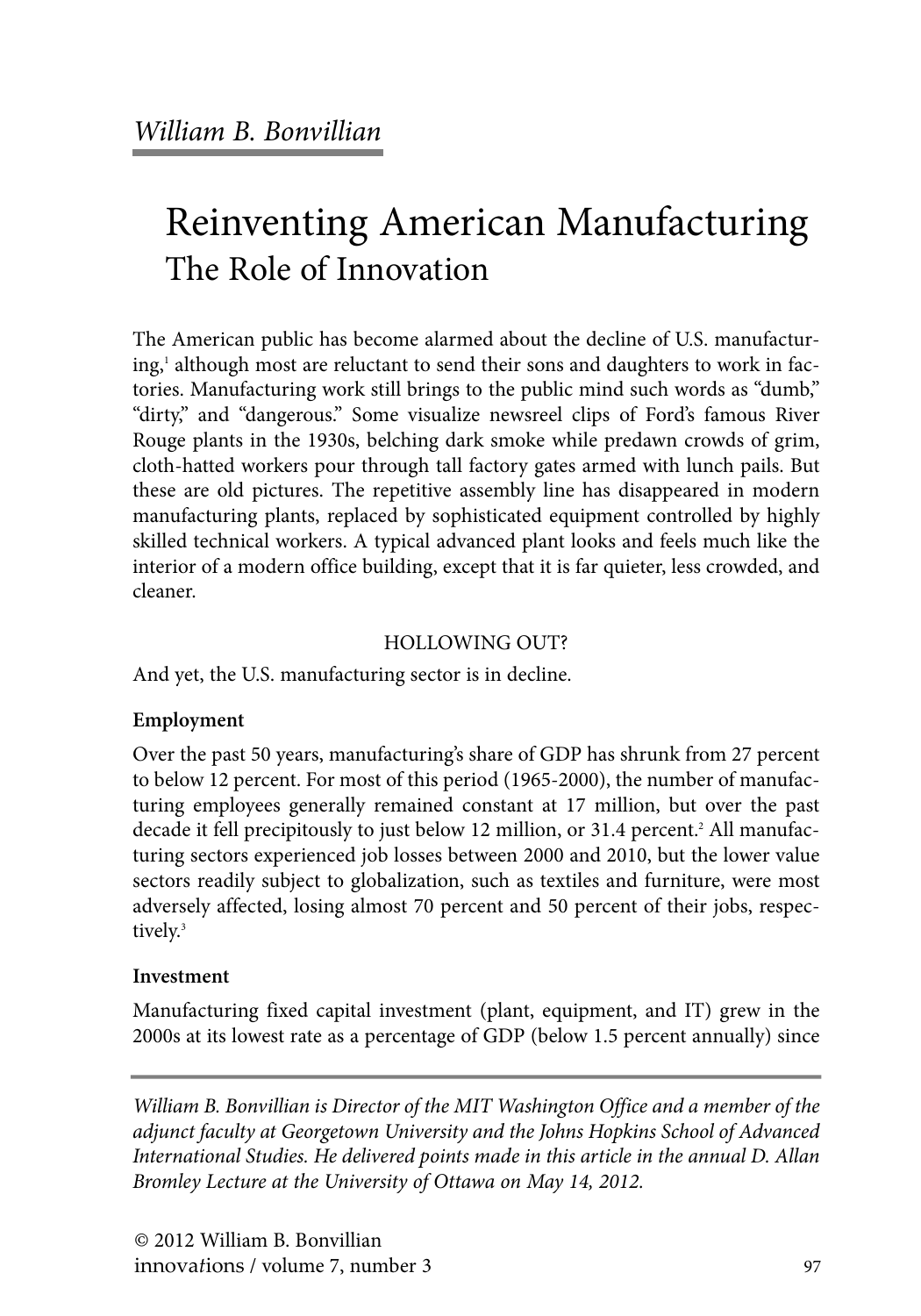this data began to be compiled at the end of World War II.<sup>4</sup> If this number is adjusted for cost changes, manufacturing fixed capital investment actually declined in the 2000s (down 1.8 percent)—the first decade this has occurred since these measurements began in the 1950s. Investment in the 2000s declined in 15 of 19 industrial sectors measured by Bureau of Economic Analysis (BEA).<sup>5</sup> In contrast, manufacturing investment in the 1990s grew an average of 5.5 percent annually.

### **Output**

While we have assumed from published government statistics that U.S. manufacturing net output as a share of world output has been stable, surpassed last year only by China,<sup>6</sup> we may have been fooling ourselves. A recent report from the Information Technology and Innovation Foundation (ITIF)<sup>7</sup> and other economic evaluations suggest that the official U.S. data on output have been significantly overstated.8 These data indicate that net output in 16 of 19 manufacturing sectors declined in the 2000s, in many significantly, but they also show that these declines were offset by two sectors, computing and energy.<sup>9</sup> The ITIF and economists make three arguments. First, the number of foreign components used in U.S. manufactured products has risen sharply and they have not been adequately accounted for, thus U.S. output is overstated. Second, although employment in the computer sector declined by 43 percent, a significant amount of computer production moved offshore, and nominal U.S. industry shipments in this sector barely increased, government data included an inflationary output factor for increased computer quality and performance that caused the computing sector's output in the 2000s to be significantly overstated. Third, output in the energy sector was similarly significantly overstated. Adjusting for these factors, the ITIF found that net U.S. manufacturing value actually fell by 11 percent in the 2000s.

#### **Productivity**

Since output is a factor in productivity, assumptions about strong growth in manufacturing productivity must be scaled back as well, although manufacturing still significantly exceeds service-sector productivity. The ITIF finds that manufacturing productivity grew by 32 percent between 2000 and 2010, not by the BEA's much higher estimate of 71 percent.<sup>10</sup> As adjusted, the U.S. was 10<sup>th</sup> in productivity growth among 19 other leading manufacturing nations.

Many thought the U.S. was losing manufacturing jobs because of increased manufacturing productivity. The ITIF finds, however, that productivity gains accounted for only about one-third of the 5.8 million manufacturing jobs lost in the past decade,<sup>11</sup> and a Brookings Institution study contends that the historical pattern of productivity gains leading to job growth remains in effect.<sup>12</sup> This means we have to look elsewhere for reasons why manufacturing lost nearly one-third of its workforce in a decade.

To summarize, U.S. manufacturing employment is down, manufacturing capital investment is down, manufacturing output is down, and manufacturing pro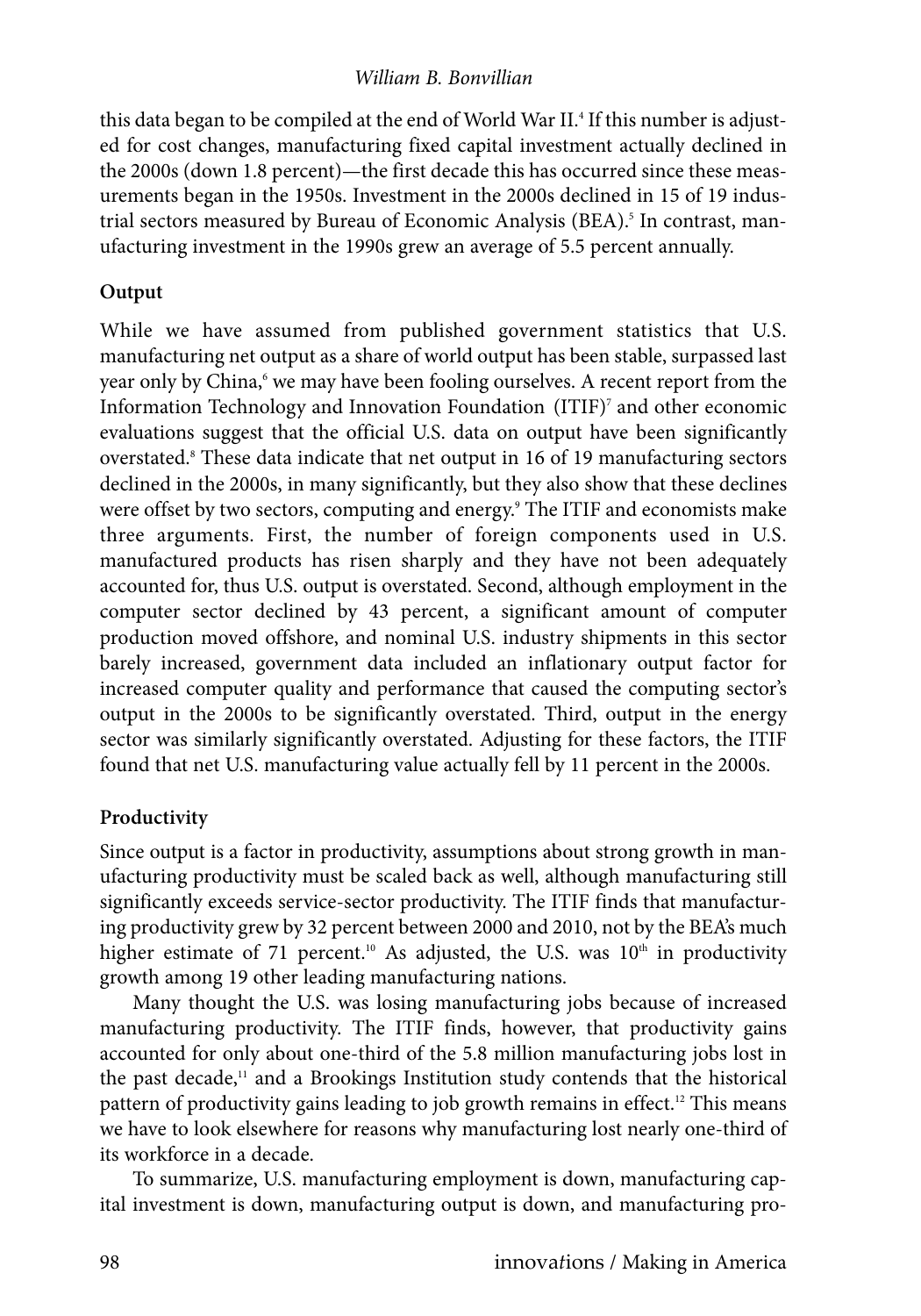ductivity is lower than previously estimated. Overall, the argument appears strong: the U.S. manufacturing sector is hollowing out.

## **Why Does Manufacturing Matter?**

Despite the foregoing figures, manufacturing remains a major sector of the U.S. economy. It contributes \$1.7 trillion to our \$15 trillion economy and employs 12 million people in a total employed workforce of some 140 million.<sup>13</sup> Manufacturing workers are paid some 20 percent higher than those in nonmanufacturing jobs.<sup>14</sup> Growth economists tell us that 60 percent or more of historic U.S. economic growth comes from technology and related innovation, and manufacturing dominates the innovation system.15 Industrial firms employ 64 percent of our scientists and engineers, and this sector performs 70 percent of industrial R&D.16 Thus our manufacturing strength and the strength of our innovation system are directly linked.

# **Manufacturing and Trade**

Success in a highly competitive world is achieved by nations and regions that produce complex, value-added goods. While world trade in services is growing, world trade in goods is still close to five times that of trade in services.<sup>17</sup> Complex, highvalue goods, including capital goods, industrial supplies, transport goods, and medicines, make up over 80 percent of U.S. exports and a significant majority of our imports. The currency of world trade is in such advanced goods, and will remain so indefinitely. And yet, the U.S. was running a \$500 billion trade deficit in manufactured goods in pre-recession 2007 and is on track to return to that level soon. As of 2011, that total included a \$100 billion deficit in advanced technology products.18

It is reasonable to ask whether services will eventually offset our manufacturing decline. After all, if services are 80 percent of our economy, can't we just continue this trend? Well, it's not so easy. The problem is that the modest and gradual growth in our services trade surplus (\$160 billion in 2007) is dwarfed by the size and continuing growth of our deficit in goods; thus, the former will not offset the latter any time in the foreseeable future.

Given the net transfer of wealth out of the country that is represented by the trade imbalance, it is hard to avoid the conclusion that the U.S. has been shifting to a consumption-led versus production-led economy. We now arguably have a consumption/production imbalance that carries significant long-term economic consequences.

# **The "Innovate Here/Produce Here" Assumption**

Since World War II, the U.S. economy has been organized around leading the world in technology advances. We developed a comparative advantage over other nations in innovation, and as a result led all but one of the significant innovation waves of the  $20<sup>th</sup>$  century:<sup>19</sup> aviation, electronics, space, computing, the Internet,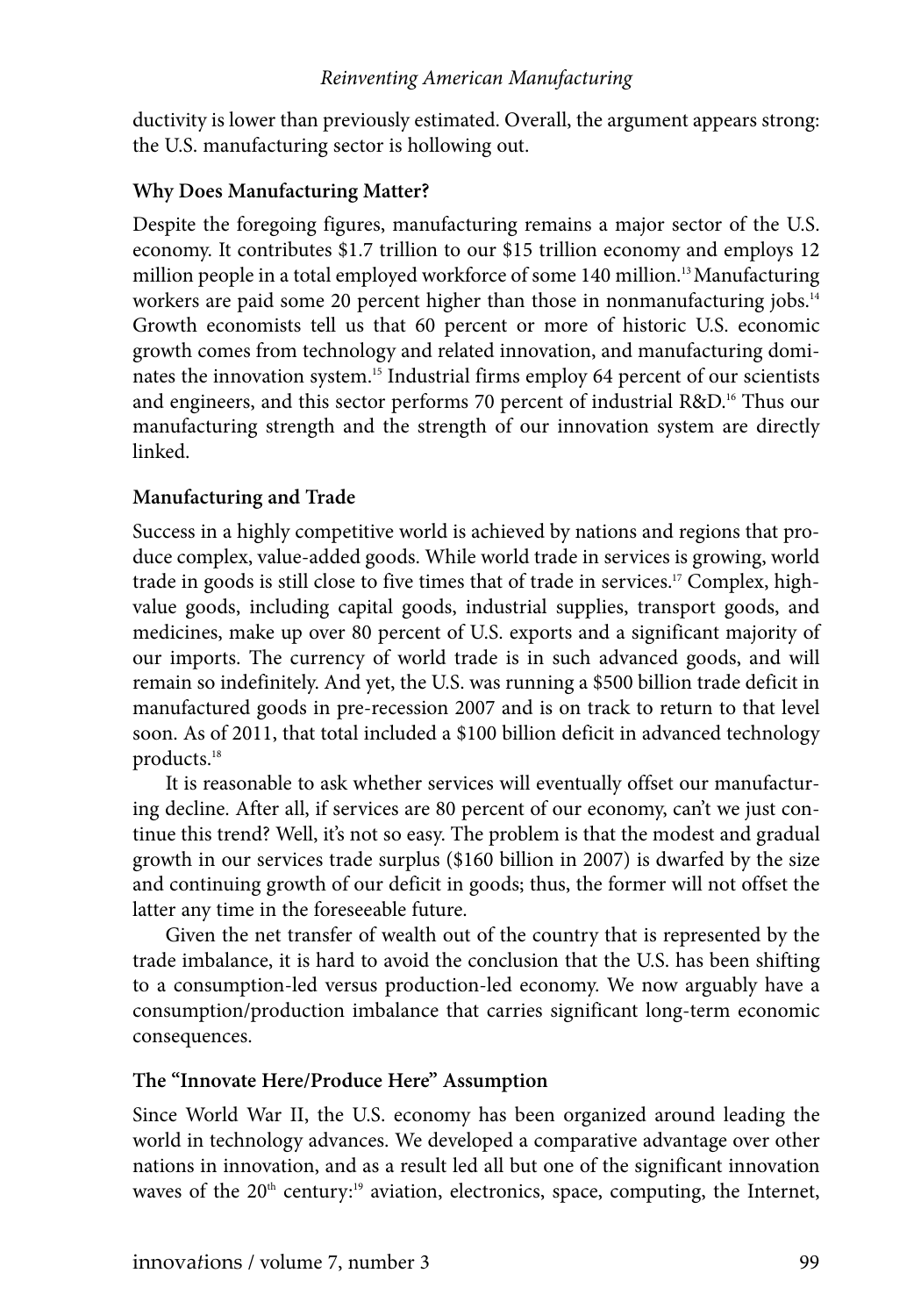and biotech.<sup>20</sup> Our operating assumption was that we would innovate and translate those innovations into products, and by innovating here and producing here we would realize the full range of economic gains—from innovation at all stages, from research and development to demonstration and testbeds, to initial market creation, to production at scale, and to the follow-on life cycle of the product. It worked: the U.S. became the richest economy the world had ever seen. For the past half century, the U.S. has been playing out economic growth theory—that is, that the predominant factor in economic growth is technological and related innovation—and demonstrating that it works.

In recent years, however, with the advent of a global economy, the "innovate here/produce here" model no longer holds. In some industrial sectors, firms can now sever R&D and design from production. Codeable IT-based specifications for goods that tie to software-controlled production equipment have enabled this "distributed" manufacturing.<sup>21</sup> While manufacturing once had to be integrated and quite vertical, firms using the distributed model can innovate here and produce there. It appears this distributed model works well for many IT products, as well as for commodity products. Apple is the standard-bearer for this model, as it continues to lead in dramatic IT innovations but sends virtually all its production to Asia.

However, there appear to be many sectors where the distributed model doesn't work and that still require a close connection between research, design, and production. Capital goods, aerospace products, energy equipment, and complex pharmaceuticals are examples of this phenomenon. In these sectors, production and R&D/design are the yin and yang of innovation, with production infrastructure providing constant feedback to the R&D/design infrastructure. Product innovation—incremental advance—is most efficient when it is tied to a close understanding of and connection to the manufacturing process. However, if R&D/design and production are so tightly linked, the innovation stages—R&D and design—may have to follow production off shore, and "produce there/innovate there" may be even more disruptive than "innovate here/produce there." These twin developments bring the economic foundations of our innovation-based economic success into question. What good is a world-leading innovation system if the gains flow elsewhere?

## **The Innovation Side**

If the picture on the production side is problematic, what of the innovation side of the equation? The U.S. has maintained the same national innovation intensity (R&D relative to GDP) it developed in the 1960s, whereas other competitive economies have steadily increased their innovation intensity; $2^{2}$  in fact, a group of Asian nations has now collectively passed the U.S. in total R&D investment.<sup>23</sup> National Institute of Standards and Technology (NIST) senior economist Gregory Tassey suggests that "input/output" economics theory applies: if you freeze a major input, which the U.S. has been doing increasingly through stagnated R&D intensity, then your growth rate is limited. $24$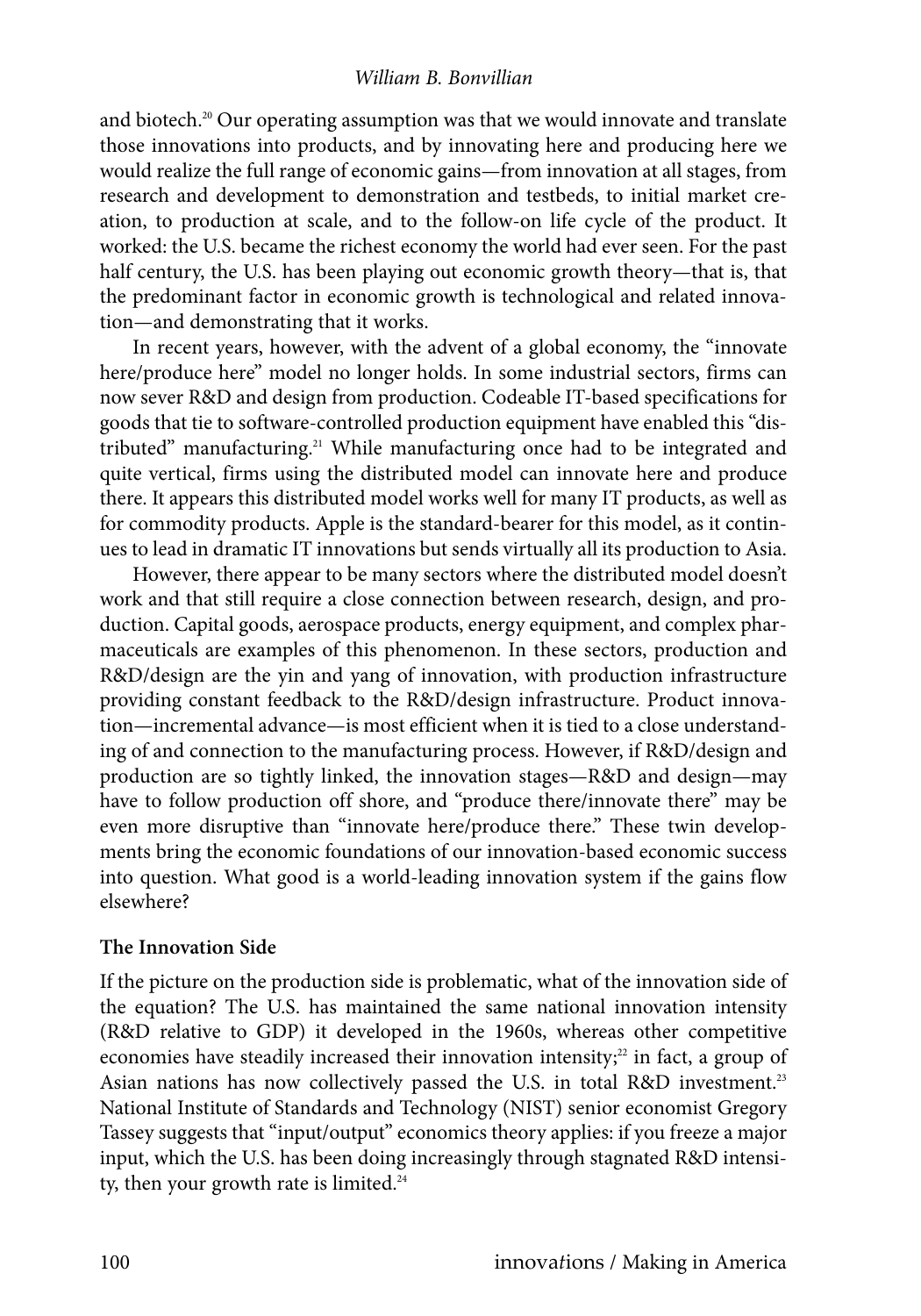The intensity of federal R&D investment relative to GDP has been in decline for decades in the U.S., falling from nearly 2 percent of GDP in 1965 to 0.7 percent of GDP in 2010; it has been offset by a rise in industry R&D to nearly 2 percent of GDP in that same period.<sup>25</sup> However, the latter is now leveling off. One reason for this leveling off is that U.S. manufacturing firms have dramatically shifted their R&D investment strategies during the last 15 years by taking an increasingly global approach. For example, their off-shore R&D investment has increased at three times the rate of their domestic R&D spending. Tassey argues that U.S. manufacturing firms also have shifted the composition of their R&D portfolios toward shorter term development objectives in an increasingly competitive international marketplace.<sup>26</sup> He argues that the so called "Valley of Death" barriers between R&D and later stage development are actually widening in the U.S., as firms pull back from investment in radical or breakthrough innovation and focus more on shorter term incremental advances.

Nevertheless, even in the face of growing competition, the U.S. retains the world's strongest innovation system, and any advanced manufacturing strategy must seek leverage from this comparative advantage. However, it should be recognized that U.S. R&D has had only a minimal focus on the advanced technologies and processes needed for production leadership; this contrasts sharply with the approach Germany, Japan, Korea, and China have taken to manufacturing R&D. While the major U.S.-based multinational manufacturing firms fund most of the nation's technology development and thus have the capacity to keep up on the innovation front, the majority of the U.S. manufacturing sector belongs to the 300,000 small and midsize firms lacking this capacity. This manufacturing base, which is largely outside our innovation system, represents 86 percent of our manufacturing establishment and employs more than half of our manufacturing workforce.<sup>27</sup>

## **The Geopolitics of Manufacturing**

Since Alexander Hamilton put the financial building blocks in place to transform the U.S. into the world's largest commercial economy, manufacturing has been central to U.S. geopolitical strategy. Barry Lynn of the New America Foundation argues that the U.S. has gone through three evolutionary phases. From the time of Hamilton until 1945, the U.S. pursued national self-dependence in manufacturing and considered it key to national security.<sup>28</sup> Hamilton saw that in a world of dominant and colonizing European powers, the U.S. would retain its independence on the world stage only if it magnified its commercial power, with manufacturing as a critical component. The U.S. pursued Hamilton's basic strategy through World War II and up to the beginning of the Cold War. Faced with a struggle against a Marxist economic model from 1945 until the end of the Cold War in 1991, the U.S. built a series of postwar agreements that entwined the U.S., Europe, and Japan in a system of mutual economic dependence that centered around "America-centric" consumer markets and manufacturing. The geopolitical concept in this period was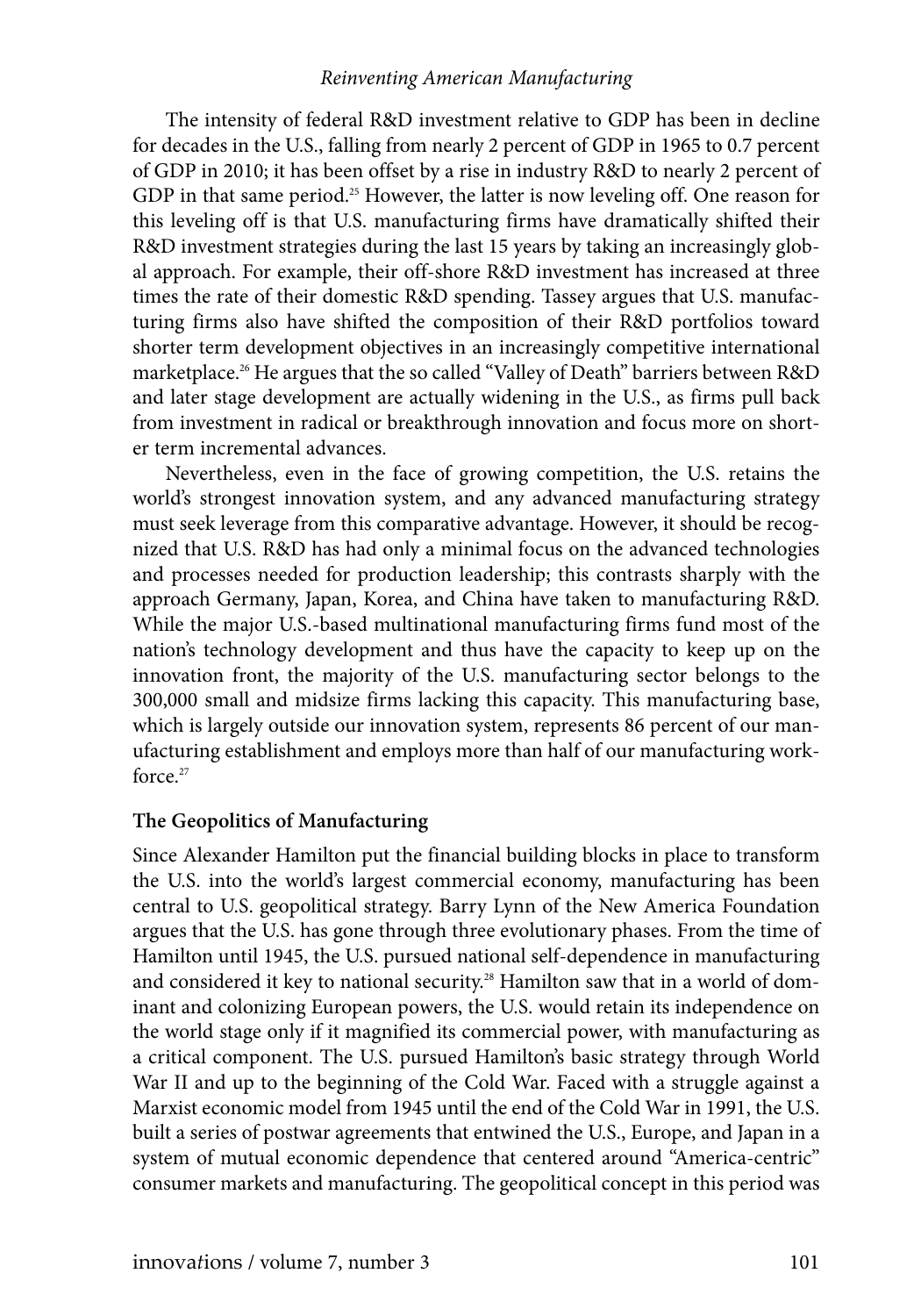that U.S. national security would be enhanced through an economic embrace of its Cold War allies—essentially a system of mutual economic interdependence intended to build the economic strength to fend off Marxist geopolitical competitors.

The third period began under President Clinton in 1993, with China's entry into the World Trade Organization. The geopolitical concept was to bind the world, not just allies, into an interdependent economic system tied together by open trading, financial integration, and joint manufacturing. The aim was to integrate China into the world economy to ensure peace in a way comparable to Jean Monnet's design for a postwar common market to ensure future European peace. Clinton's perspective in effect embraced a completely laissez faire attitude toward manufacturing. Integrated manufacturing was designed to ensure an integrated world economy, and Hamilton's concept of manufacturing ensuring national security was set aside.

Meanwhile, China pursued a different approach, as it viewed innovation-based growth as the key to its ascendance as a superpower and used neo-mercantilist policies to get there.<sup>29</sup> The Chinese have sought to build an Asian rim of nations whose economies are increasingly dependent on China's economy for their exports and production facilities, and have run a huge trade surplus with the U.S. in manufactured goods to generate the capital to finance its internal growth and offset its trade deficits with the dependent Asian rim economies. Economist Carl Dahlman has portrayed this strategy as a deliberate attempt by the Chinese to hollow out the economies of its competitors with developed economies in order to finance its own geopolitical rise.30

In 2004, economist Paul Samuelson asked how the U.S. could be on the losing end economically with a low-cost, low-wage competitor like China, despite the longstanding Ricardo-based economic theory of "comparative advantage" in trade.<sup>31</sup> He noted that if, along with its low-wage advantage, China begins to make gains in production that enhance its productivity it could capture some of the comparative advantage that the U.S. has enjoyed. He added that, in a Ricardo analysis, unemployment from trade never lasts forever, "so it is not that U.S. jobs are ever lost in the long run; it is that the new real wages have been lowered by this vision of dynamic fair trade." In other words, U.S. wages could drop over time to a point where China's production price advantage is offset. The U.S. still has the benefit of lower priced goods, but there are now "new net harmful U.S. terms of trade." Samuelson cites many historical examples of this phenomenon, from the shift of the U.S. textile sector from the Northeast to the Southeast in the early  $20<sup>th</sup>$  century, to the way Midwestern agriculture surpassed eastern U.S. agriculture in the second half of the 19<sup>th</sup> century. Samuelson's analysis implicitly suggests that nations like the U.S. that build their comparative advantage on innovation capacity as opposed to resources (the basis for Ricardo's free-trade theory) face a problem: an innovation advantage is not necessarily eternal; it can be overtaken by others as they build their own innovation systems.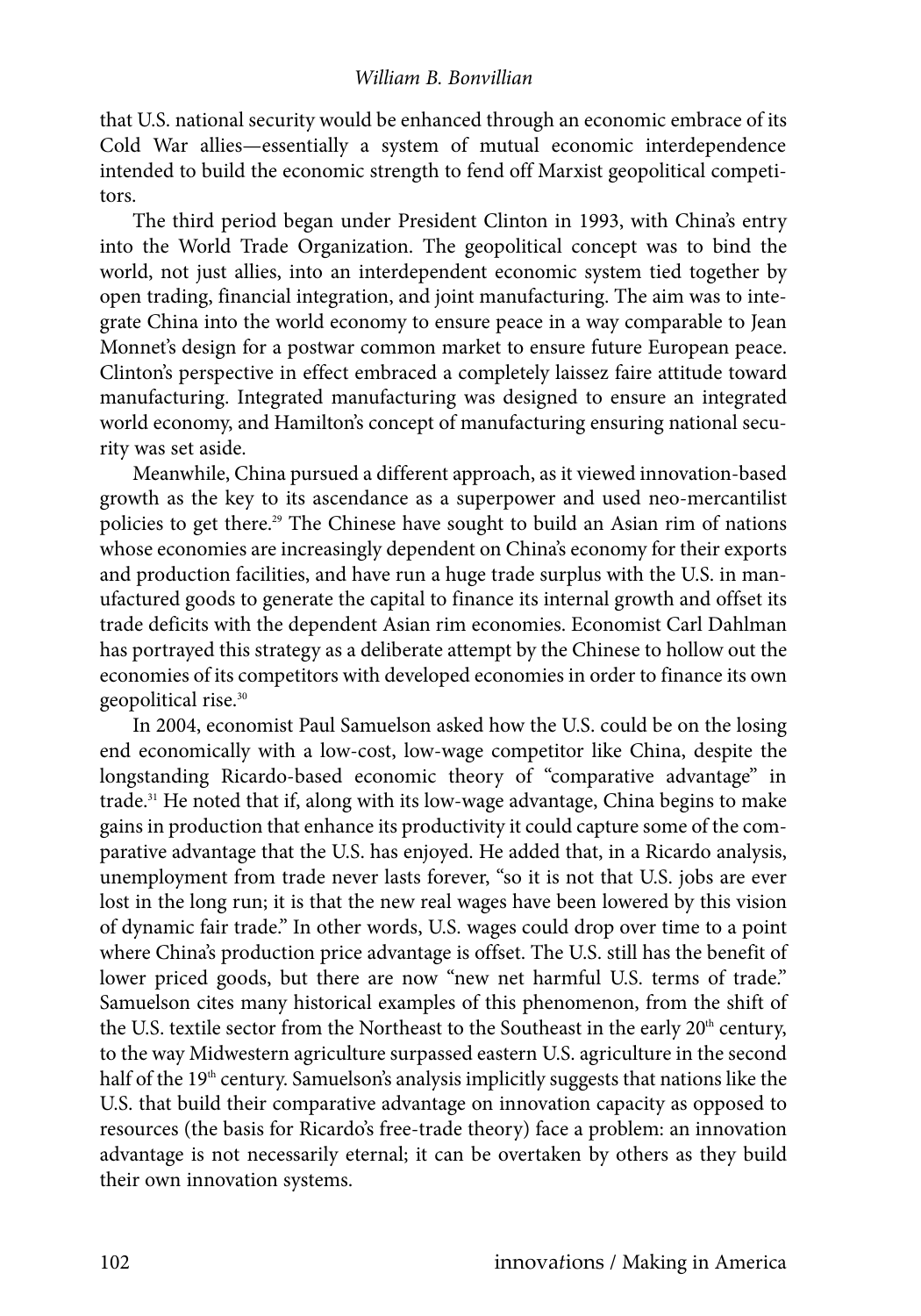| Japan vs. U.S. 1970-1980                                                        | China vs. U.S. today                                                                                                                                                           |  |  |  |
|---------------------------------------------------------------------------------|--------------------------------------------------------------------------------------------------------------------------------------------------------------------------------|--|--|--|
| High-cost, high-wage, advanced<br>technology economy-<br>comparable to the U.S. | Low-cost, low-wage,<br>increasingly advanced<br>technology economy                                                                                                             |  |  |  |
| U.S. had entrepreneurial<br>advantage; Japan had industrial<br>policy advantage | China is entrepreneurial and<br>pursuing industrial policy                                                                                                                     |  |  |  |
| Rule of law                                                                     | Limited rule of law                                                                                                                                                            |  |  |  |
| IP protections                                                                  | Extensive IP theft                                                                                                                                                             |  |  |  |
| Subsidizes currency and buys<br>U.S. debt to limit U.S.<br>opposition           | Follows Japan's model:<br>subsidizes currency and is<br>largest holder of U.S. debt; uses<br>foreign currency reserves for<br>sovereign wealth funds to<br>acquire U.S. assets |  |  |  |
| National security ally for 60<br>years                                          | Potential national security peer<br>competitor                                                                                                                                 |  |  |  |

*Reinventing American Manufacturing*

#### **Table 1.** Competitiveness then and now

The U.S. faced an intense competitive challenge in the 1970s and 1980s with Japan and Germany. That was a simpler and more straightforward competition between comparable economies, as opposed to the much more complex competition it faces with emerging nations like China and India. Table 1 illustrates some of the differences in competitive patterns the U.S. has faced, comparing its competition with Japan to that with China.

To summarize, competing with a low-wage, low-cost, increasingly advanced technology economy that lacks compatible systems for the rule of law, IP, and national security, and is following a currency subsidy/debt acquisition strategy, is much more complicated than the competitive pressures the U.S. faced in the 1970s and 1980s. At the same time, due both to inattention and a lack of understanding of its own past success model, the U.S. has departed from a geopolitical strategy that includes the concept of a strategic economic advantage built around production and innovation leadership. The geopolitical issues behind innovation capacity and advanced manufacturing are profound and largely unexamined. Despite the current era of benign neglect, these two interrelated factors largely determined the U.S. national security advantage for a century, and they remain a significant element in understanding the U.S. manufacturing challenge.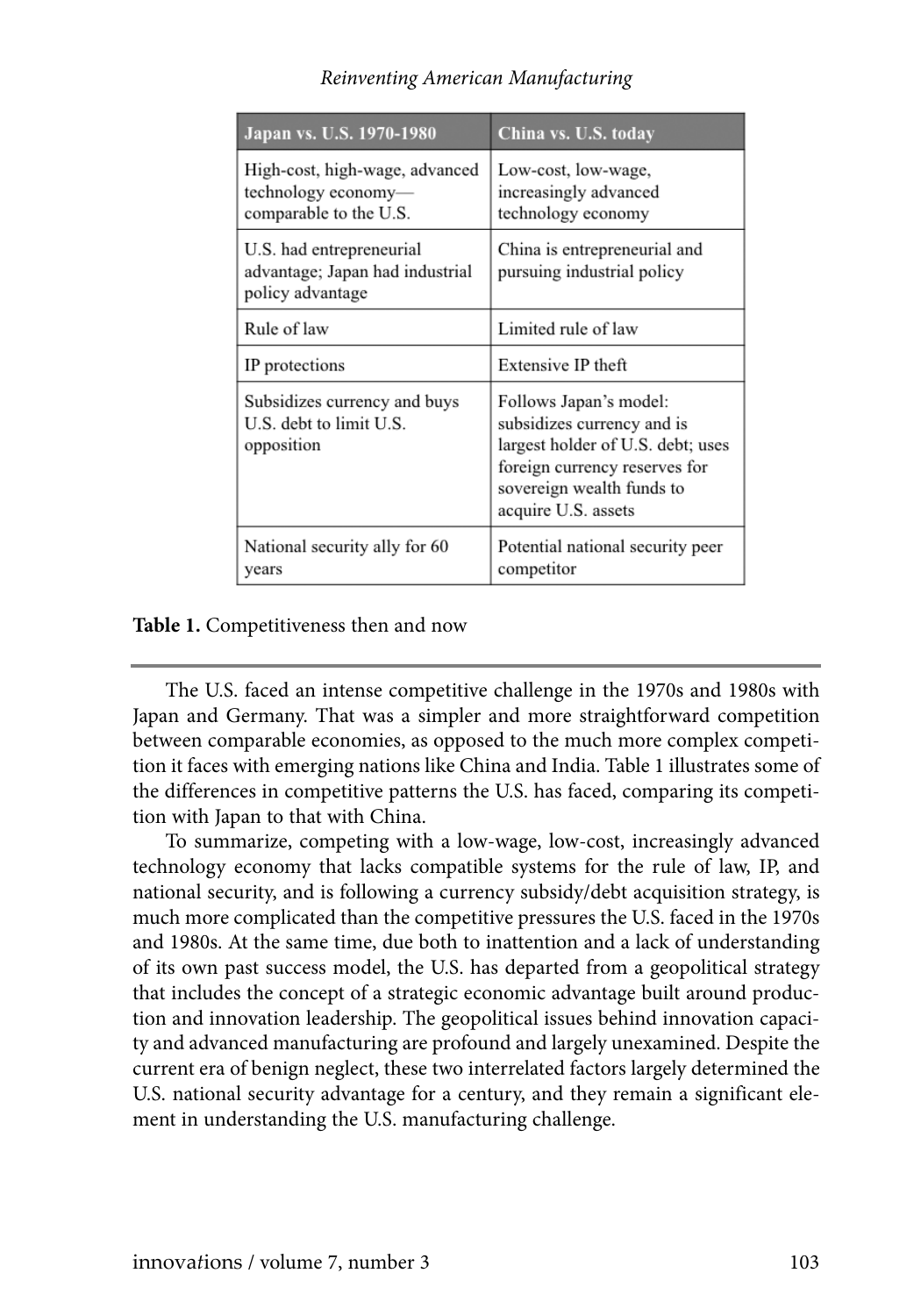## **Eroding Advanced IT Sectors**

While many economists in the past have preached that the U.S. should cede its lower end manufacturing sectors to emerging economies and offset the losses with the success of the high-end, high-value goods emerging from its leading innovation system,<sup>32</sup> the picture in this advanced technology sector is so unsettling that this standard thesis now looks bankrupt. For example, Gary Pisano and Willy Shih of Harvard Business School have examined the advanced IT sector and found that the most recent edition of the Kindle could not be made in the U.S.: the flex circuit connector, controller, lithium polymer battery, wireless card, and injected molded case are all produced in China, and the electrophoretic display is made in Taiwan. Every brand of U.S. notebook computer (except Apple) and every mobile/handheld device is now designed in Asia. After reviewing the advanced technology sectors created in the U.S. that are now in danger of shifting abroad, Pisano and Shih conclude that major erosion has already occurred in advanced materials, computing and communications, renewable energy technologies and storage, semiconductors and displays, and that the next generation of technology in each area is facing an imminent shift overseas. This is why the U.S. has run a trade deficit in advanced technology goods every year since 2002, and that deficit has now reached \$100 billion annually.<sup>33</sup> Given the experience of the past decade, continuing to contend that the U.S. will make up for its manufacturing decline because it will always capture high-end manufacturing can only be considered a game of "let's pretend." Our problems are far deeper than we have acknowledged.

Clayton Christensen of Harvard Business School has argued that, faced with disruptive innovation, established production firms typically relinquish low-margin production and work to retain leadership through incremental ("sustaining") advances in high-margin production. However, these established firms end up ceding those as well, as the disruptive advances that allowed the capture of the low end (and, through lower costs, expanded customer bases) mature and improve to enable the capture of the high end.<sup>34</sup> The argument may prove relevant to U.S. manufacturing strategy; in fact, the U.S. already may be facing disruptive innovations that it has not recognized as such. China, for example, which has now surpassed the U.S. in manufacturing output, apparently is not merely pursuing its low-cost production advantage but is conducting a rapid scale-up of its production tempo and volume through advanced processes that are integrated across firms and tied to cost savings.<sup>35</sup>

# **Manufacturing as a Multiplier**

Manufacturing also matters because it operates as an economic multiplier, creating economic gains that stretch beyond the manufacturing sector. In fact, it is the largest multiplier of all sectors; each manufacturing job is estimated to create between 2.5 and 2.9 jobs in other sectors. High-tech sectors have much higher multipliers; estimates range from 5.2 jobs from a digitized modern factory to 16 in the electronic computing sector.<sup>36</sup> Because gains from production processes can be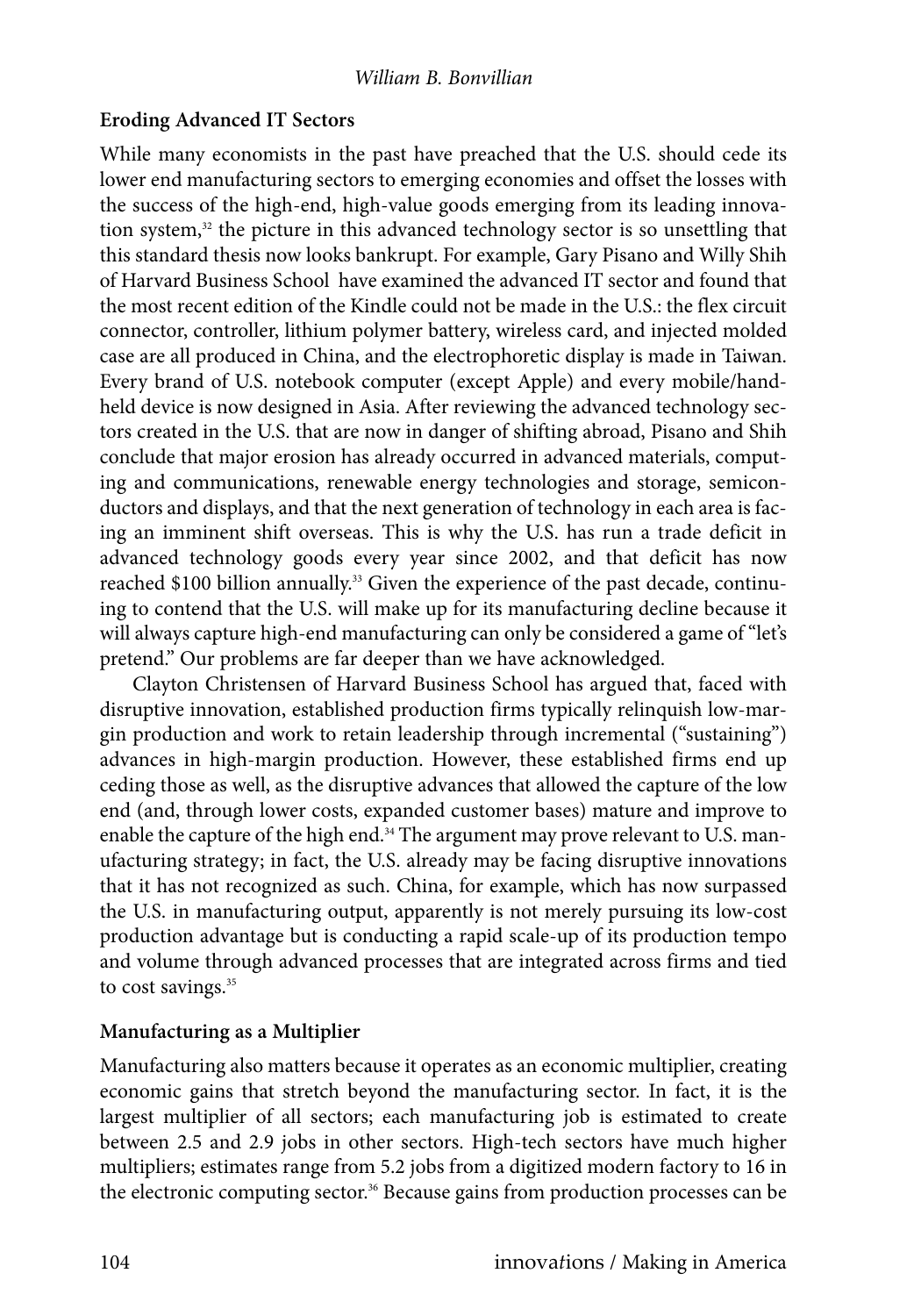scalable, unlike services, manufacturing also operates as an output multiplier. Every dollar in final sales of manufactured products results in \$1.40 in additional output in other sectors.<sup>37</sup> No other economic sector comes close to this level.

## **Summary: Manufacturing Matters**

To summarize, manufacturing matters in a number of ways throughout our economy. Successful nations capture wealth from around the world by conducting trade in complex, high-value goods, not from trade in services. The U.S. is running trade deficits in goods at dangerous levels, and these deficits suggest that the U.S. in effect is running a global wealth transfer machine. These deficits create fiscal imbalances that eventually have to be repaid. The shift U.S. multinational manufacturing firms have made to distributed manufacturing has been accompanied by an approach of "innovate here/produce there." This not only shifts gains from the innovation implementation stage abroad; because of the interrelationship between R&D and design with production in many sectors, it creates the risk that innovation leadership will also shift abroad. The failure of the U.S. to understand the geopolitical realities of leadership in world production potentially jeopardizes the pillar on which we have built our national security advantage for the past 80 years—technology leadership. Our future leadership in both production and innovation in advanced technology sectors, and therefore in the innovation-based growth gains they create, is now in jeopardy in a number of sectors. And, finally, because manufactured goods can scale in an economy, over time our decline in manufacturing may cost our economy a crucial economic multiplier.

Given the critical links between innovation and production, what is to be done?

## NINE STEPS TOWARD MANUFACTURING INNOVATION

Growth economics teaches that, as noted above, the dominant causative factor in economic growth is technological and related innovation. This lesson of course applies to the manufacturing sector; in fact, innovation will need to be a primary part of the solution to our manufacturing malaise. We have systematically turned to technological innovation to work our way through past economic dilemmas, and there is every reason to assume that we must approach this one in the same way. If our leading competitors have a significant production wage and cost advantage, we can compete by driving down wages and, correspondingly, our standard of living, or we can compete by leading in technological and process innovations that support major gains in productivity and efficiency and drive down costs to offset our competitors' wage/cost advantages. However, applying our capacity for innovation cannot be the only part of a manufacturing strategy—it must be the heart of it. Alternatively, we could wall ourselves off from the global economy, but we also would be walling ourselves off from potential markets. Moreover, we are already deeply engaged in the global economy, therefore, multiplying productivity and efficiency through an innovation strategy appears to be crucial.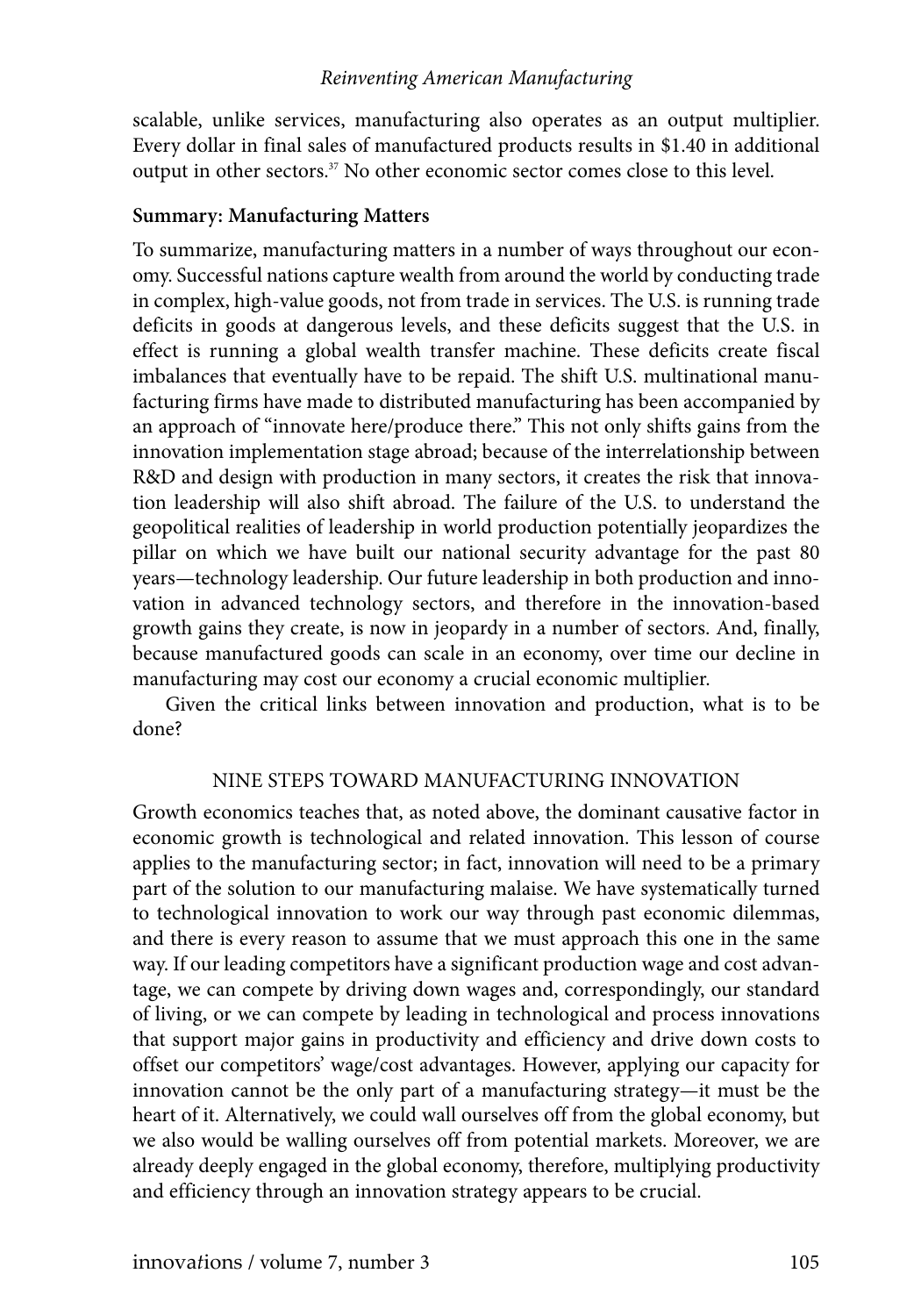There are numerous historical examples of nations that have captured a production-based economic advantage through innovation-driven manufacturing technologies and related processes; three are highlighted below. In the 19<sup>th</sup> century, the U.S. took leadership of the Industrial Revolution from Britain by developing the "American System" of interchangeable machine-made parts—a critical step toward building the mass production capability needed to serve our continent-size market.38 This was made possible by a 20-year war department technology project directed by John Hall at the Harpers Ferry Arsenal, through which precision machine tools were developed to support the manufacture of interchangeable parts. This dual-use R&D project automated musket production and soon spread throughout the Northeast, which allowed the mass production of simple machines, from clocks to guns to cotton gins.

From the 1960s through the 1980s, Japan's economy was focused heavily on quality manufacturing,<sup>39</sup> which featured new levels of precision in production, "just-in-time" inventory, and made labor a fixed rather than a variable cost in return for workforce flexibility. Japan's efforts were based on core technology advances in computer-driven precision machining and IT systems applied to production, suppliers, and inventory, but also included major process reforms and business models. As a result, Japan gained leadership in the huge international automotive and consumer electronics sectors. Quality manufacturing was the one major innovation wave the U.S. missed in the second half of the  $20<sup>th</sup>$  century.

A third example concerns semiconductors in the 1980s.<sup>40</sup> While Japan was applying its quality manufacturing strategy and moving to dominate the sector, the U.S. semiconductor industry, allied for five years with DARPA through Sematech, established a collaborative public-private partnership focused on enhancing production efficiency and productivity in its supplier sector. This effort played a key role in restoring U.S. technology leadership in the semiconductor sector.

Each of these examples contained three elements: (1) core *technology* advances, which were implemented through (2) new *process* advances and realized significant industry gains through the (3) new *business models* they supported. Put another way, a technology advance is worth little if it can't be incorporated into new production processes, and it will never be implemented unless a new business model is developed to realize its potential economic gains. All three stages are necessary and intertwined.

In addition, as the U.S. considers what steps to take to revitalize the manufacturing sector, it is important to emphasize that this sector is divided into industry sectors—for example, pharmaceuticals are different from aerospace, which is different from chemicals. There are major differences within the industry sectors as well. We will concentrate here on three groups.

*Large multinationals (MNCs)*. They are international, will locate in low-cost production centers, and need to be in emerging world markets. They have substantial access to capital and financing and conduct applied research and development.

*Small and midsize enterprises (SMEs)*. There are 300,000 SMEs in the U.S. man-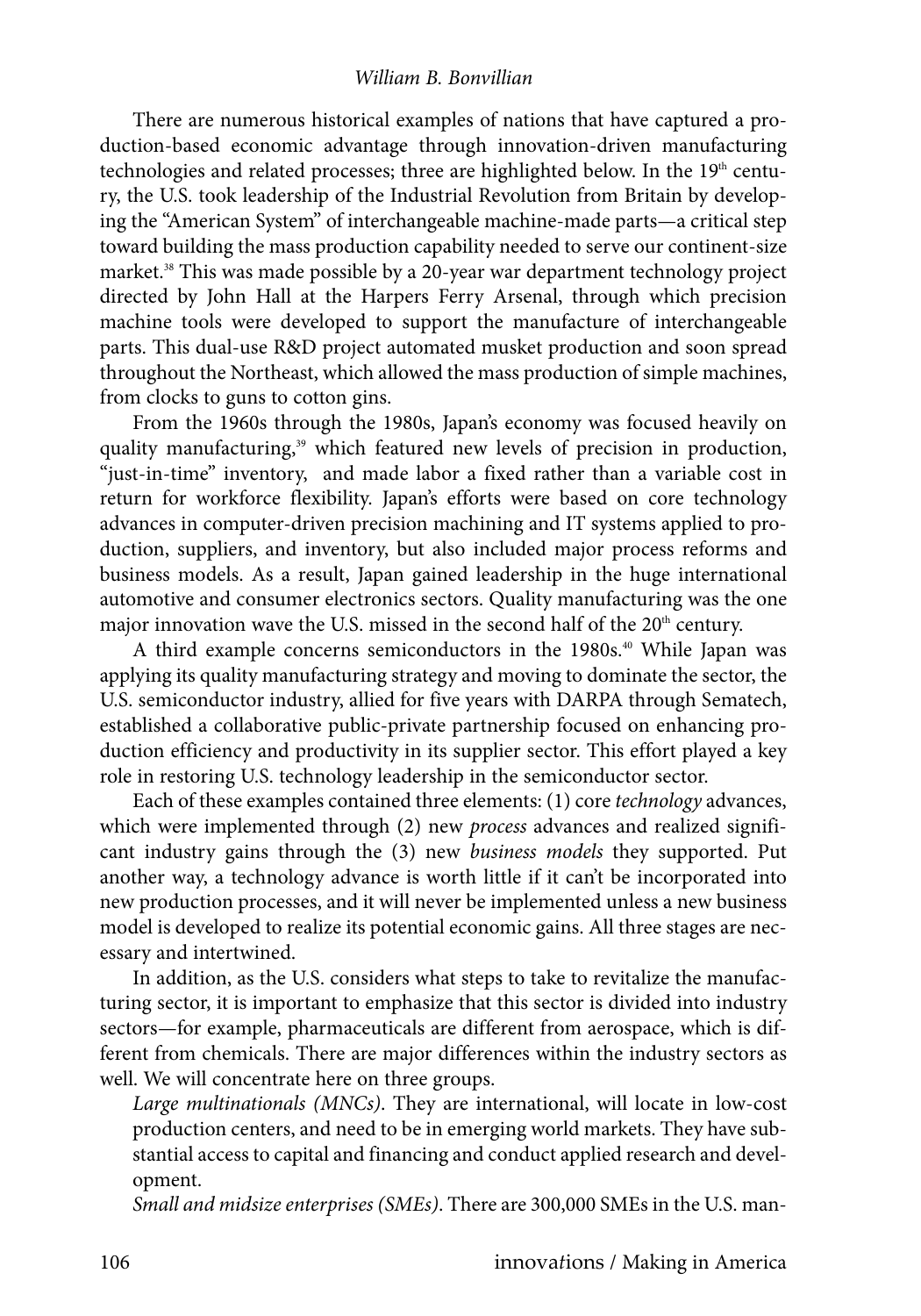ufacturing sector; they are suppliers and component makers for the MNCs. They typically are thinly capitalized, must be risk averse, and conduct little or no R&D.

*Start-up and entrepreneurial firms*. They exist particularly in expanding sectors like IT, biotech, and renewable energy; they appear to be increasingly offshoring production because it's usually not a firm core competency, and they have limited access to production financing.

Each of the issues discussed below must be translated back to and seen through the lens of these groups of firms concerned with manufacturing.

Although most manufacturing industry trade associations press for macroeconomic strategies around trade, tax, currency valuation, and regulatory policies, the emphasis here is on an innovation-intensive strategy. This is in part a lesson of the Great Recession, which continues to affect our economy. We have attempted to counter the recession through a standard Keynesian response—a \$780 billion stimulus program that operated at a macro-economic level. Yet the very slow recovery from the Great Recession suggests that it was not a standard business cycle recession that would respond to a broad macro-economic stimulus; it appears instead to be a structural recession rooted in shifts in particular segments of our economy.41 In contrast to the effect on a business-sector recession, a macroeconomic stimulus will have only a limited effect on a structural recession—it is more a stabilization tool than a recovery and growth tool. The data discussed above on the extent of the U.S. manufacturing sector's decline suggest that structural issues in the U.S. economy's recession were rooted not merely in the related housing and financial sectors but in the manufacturing sector as well. A structural decline is the likely explanation for the decline in manufacturing employment, capital investment and output, and the lower than assumed productivity increases—all of which are developments that cannot be explained as a business cycle response. If there are structural problems in the manufacturing sector, a macroeconomic response alone is not going to work. Instead, a deeper structural understanding of the manufacturing sector is required and an innovation-oriented response must also be considered, since advances in technology and related processes are the source of the efficiency and productivity gains needed, as discussed above, to alter sectoral performance.<sup>42</sup> In other words, manufacturing is at the heart of a recession recovery, and macro measures alone won't be enough innovation system solutions are needed because we have structural problems.

Below are nine steps that could be the foundation for a manufacturing innovation strategy. The emphasis is on identifying possible approaches, not on final answers. But these are steps that can be taken toward reinventing manufacturing in the U.S.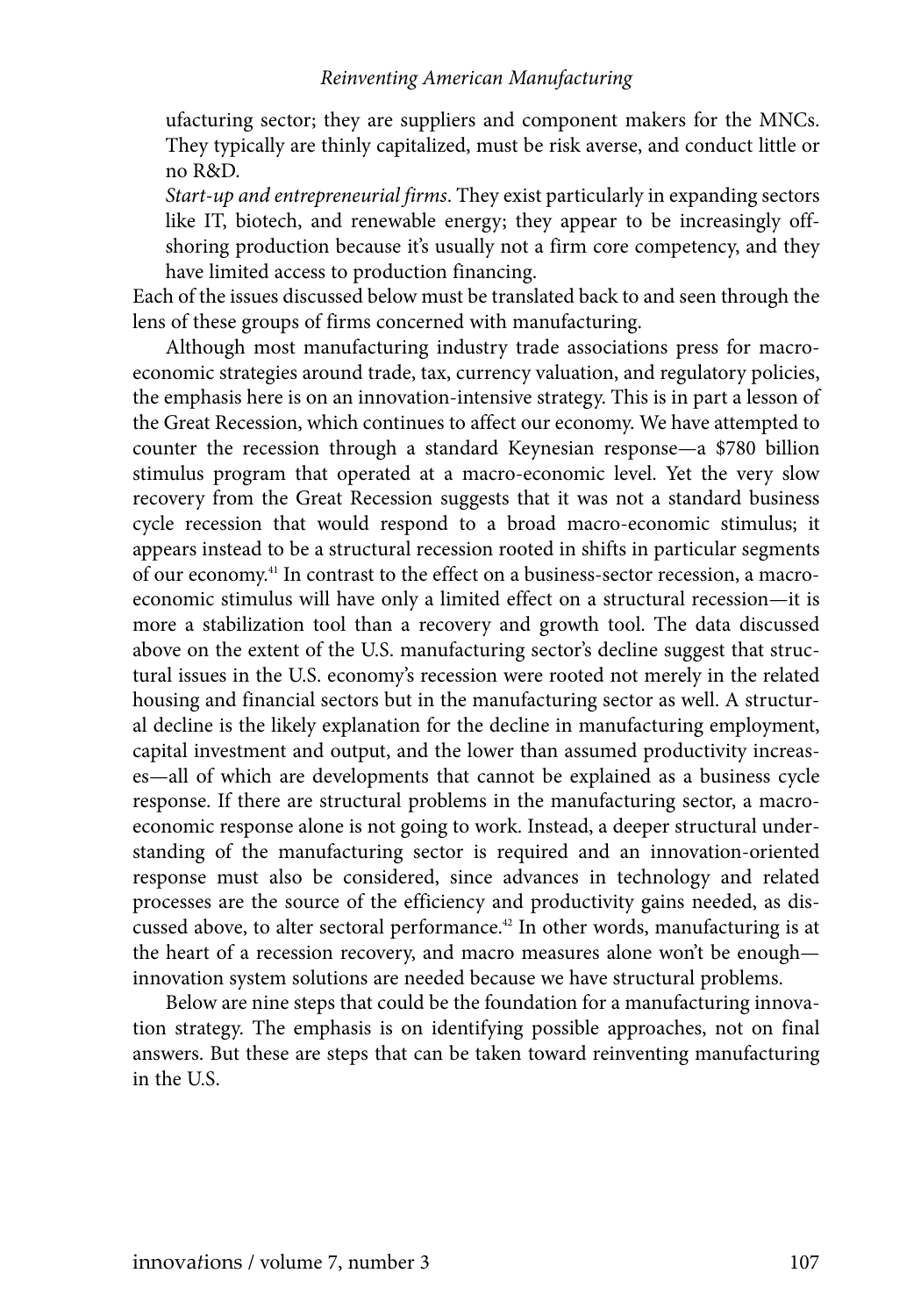## **Step #1: What technology advances could yield new manufacturing productivity paradigms?**

Manufacturing is already deep into a technology transformation. In the past quarter century, manufacturing has moved from labor-intensive mechanical processes to information-intensive processes. Unlike education and government, two sectors that have resisted the Information Technology (IT) revolution, manufacturing embraced it early on, which led to significant gains in productivity. This IT-intensive trend will continue and accelerate as new IT advances come to bear, including the use of advanced computer simulation and modeling in product design, IT systems embedded in products at every stage of the production system and product lifecycle, continued IT-derived efficiency gains in supply-chain management and the distribution system, and more flexible manufacturing that allows unique, customer-driven designs.<sup>43</sup>

The way U.S. manufacturing could compete with low-cost, low-wage economies that have increasingly advanced technology is through, as noted, major gains in productivity that more than offset their cost advantages. Therefore, technology innovation and related processes must be at the core of any strategy. That said, are there new manufacturing technology paradigms that the U.S., taking advantage of its remaining innovation leadership, could bring into its manufacturing sectors? Could we undertake a technology revolution comparable to the one Japan introduced four decades ago around quality manufacturing? The following areas of advance arguably offer such transformative possibilities:

*"Network centric."* A continuation and acceleration of existing IT-intensive manufacturing that includes a mix of IT advances, Radio Frequency Identification (RFID), and sensors in every stage and element of the production process—from resource through production through product lifecycle with new decisionmaking tools from "big data" analytics, along with advanced robotics and supercomputing with accompanying simulation and modeling. In addition, software is now a major component in complex products. The high cost and complexity of software currently inhibits efficient production, thus integrating software development with design at the outset, along with creating new systems for hardware/software integration, also appears key.

*Advanced materials.* Create a "materials genome"—the ability, using supercomputing, to design all possible materials with designer features and to fit new materials precisely to product needs for strength, flexibility, weight, and production cost. In addition, evolve new biomaterials from synthetic biology, explore biofabrication, and make everything lightweight.

*Nanomanufacturing.* Fabrication at the nano-scale and embed nano-features into products to raise efficiency and performance.

*Mass customization.* Production of one item or small lots at the cost of mass production; for example, through 3D printing/additive manufacturing.

*Distribution efficiency.* Squeezing even 10 percent out of the cost of product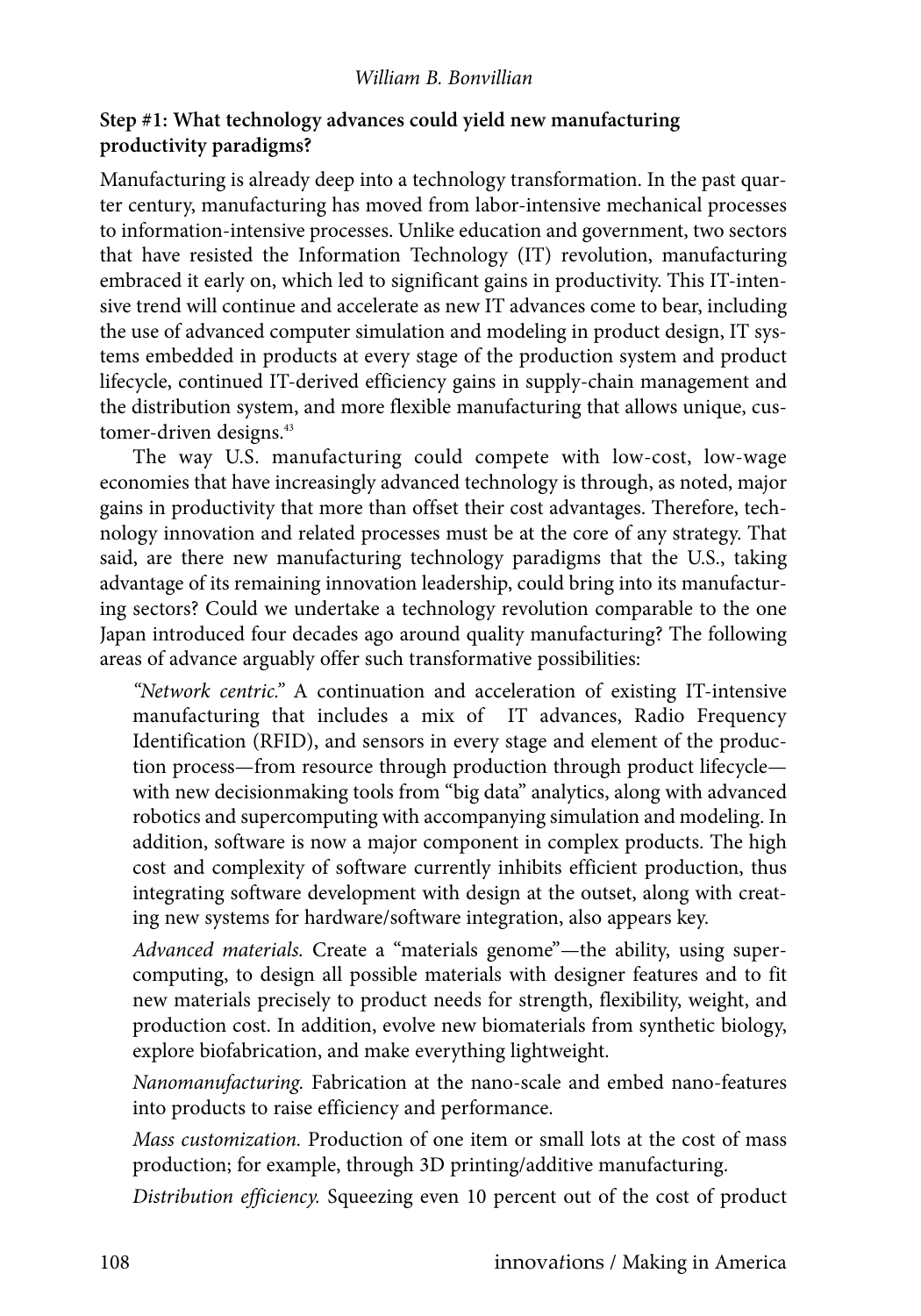distribution can shift decisions about whether to produce at home or abroad; further IT advances that yield distribution efficiencies, including in the supply chain, could yield this.

*Energy efficiency.* Excess energy is "waste"—a largely nonrecoverable production cost—and U.S. manufacturing has long been overly energy intensive. Conservation and energy efficiency technologies and processes could significantly drive down production costs.

This is certainly not an exhaustive list; it is only illustrative.<sup>44</sup> The selection process for focus areas should be dynamic and ongoing and take advantage of emerging technology options. Defense Advanced Research Projects Agency (DARPA) administrators Regina Dugan and Ken Gabriel have argued that "the  $19<sup>th</sup>$ century was about manipulating energy, the  $20<sup>th</sup>$  century was about manipulating information, and the 21st century will be about manipulating matter."45 DARPA is making major investments in advanced manufacturing R&D, which it views as vital to "accounting for time"—that is, sharply cutting the time between product conception, prototype, and production so that the Department of Defense (DOD) can move from its slow and expensive system of "buy then make" to "make then buy." If DARPA's efforts to slash time to production are successful for DOD, its approach to saving time could be a sea change for manufacturing in general.

The obvious question is, won't low-cost, low-wage competitors simply implement the same efficiency approaches? Not necessarily. As Japan demonstrated when it developed its quality manufacturing paradigm, there is a first-mover advantage that can assure leadership for a significant period. Offsetting a low-cost, low-wage competitive advantage with gains in productivity levels an essential playing field, and it won't be simple for a labor intensive emerging economy to shift from its initial competitive cost/wage advantage without significant disruption.

Won't this require a major new R&D programmatic effort? Interestingly, four leading R&D agencies, DOD, the National Science Foundation (NSF), the Department of Energy (DOE), and the National Institute of Standards and Technology (NIST), are already undertaking significant R&D programs directly, not just indirectly, in the advanced manufacturing space. A 2010 survey drawn from agency data and program summaries indicates that these four agencies were investing approximately  $$700$  million a year;<sup>46</sup> the level increased to approximately \$800 million annually by 2012. This may not be large enough, but it is a reasonable start, and leveraging for manufacturing advances is possible from other research sectors, such as artificial intelligence and advanced materials. What is missing is closer industry-university-regional collaboration and cross-agency coordination, which must be coupled with a technology strategy and eventually a public-private roadmapping exercise. The recent report of the Advanced Manufacturing Partnership has called for exactly these steps.<sup>47</sup> Therefore, a foundational R&D investment is in place and ready to be called on but should be joined with interagency and private-sector collaboration.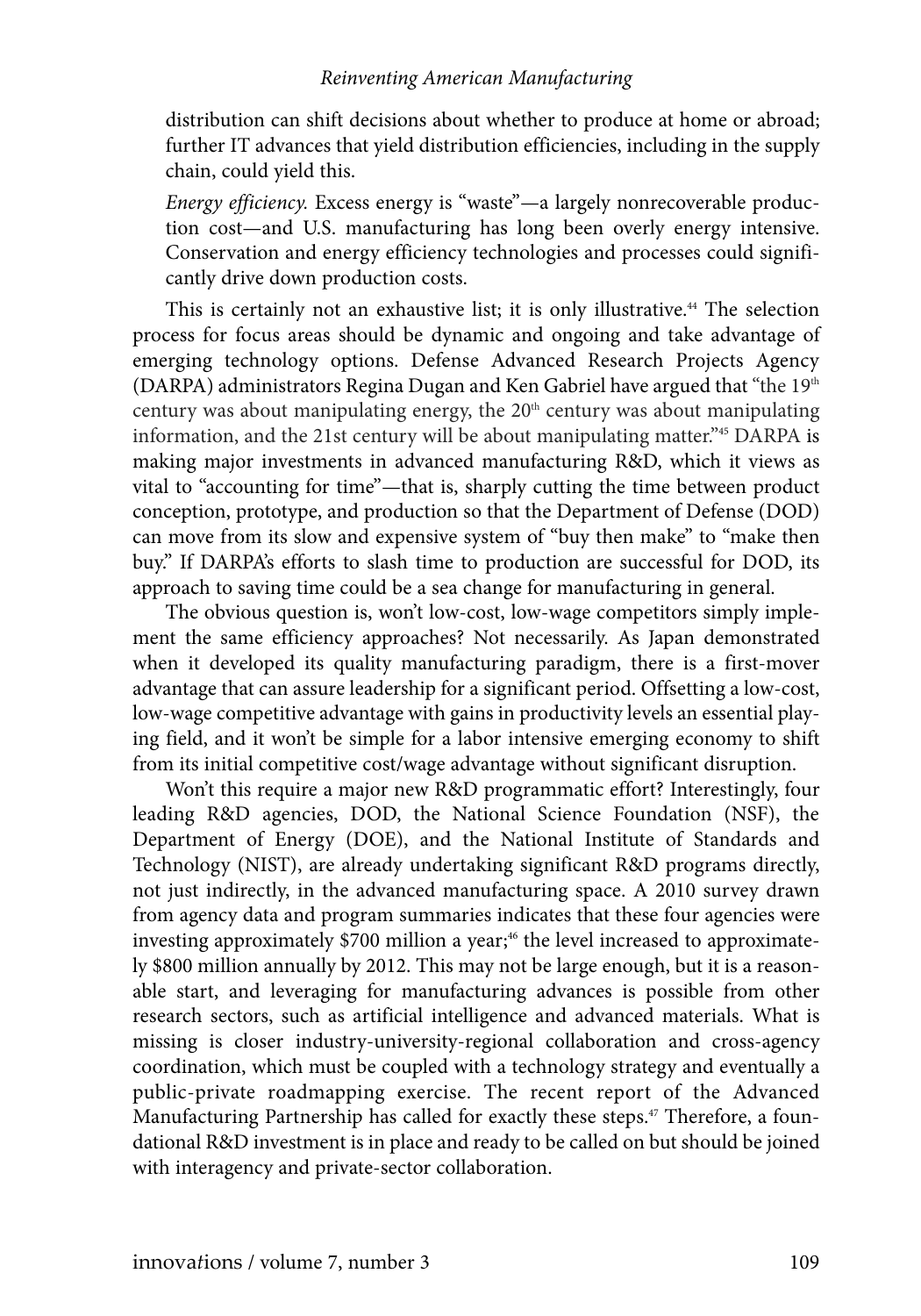Can technology innovation translate into dramatic manufacturing productivity gains and efficiencies? Obviously, there are numerous historical examples of this, such as the way interchangeable machine-made parts led to mass production. More recently, Japan's quality manufacturing paradigm and IT-intensive manufacturing had comparable effects. What's a current example? Tonio Buonassisi, Doug Powell, and their MIT colleagues have closely examined the cost structure of crystalline solar photovoltaics  $(PV);$ <sup>48</sup> if this technology is to be competitive with other technologies that produce electricity for residential and commercial uses, it must continue to dramatically cut production costs. Major international R&D efforts are under way to do this on a pathway that resembles what Moore's Law did for semiconductor efficiency and performance. DOE calls its program Sun Shot, implicitly comparing it to the Moon Shot of the 1960s. If achieved, this could be an economic sector worth trillions of dollars. Innovations that are now being explored and are in range ("line of sight" innovations, such as high-efficiency cell architecture, improved silicon utilization, high-quality thin kerf-less wafering approaches, and production and module improvements) will move this technology far along on that curve. Breakthrough innovations now being researched (including tandem cell architectures, band structure engineering, and advanced light trapping) would advance it well past the goal line. Buonassisi and Powell indicate that if the U.S. continues to push these innovation efficiencies for the rest of this decade, they can erase the production cost advantages China currently enjoys in solar PVs and enable the U.S. to be fully competitive in this sector, even if the technology advances are simultaneously transferred to China.<sup>49</sup>

In conclusion, if the U.S. wants to compete with low-cost, low-wage, increasingly advanced technology competitors in production, it appears to be critical that it strategically and systematically invests in and applies its comparative advantage in technology innovation to create a series of new manufacturing technology paradigms comparable to past paradigms constructed around interchangeable parts and quality.

## **Step #2: Pick new manufacturing technology paradigms that apply across a range of manufacturing sectors.**

Manufacturing is sectoral, but there has been increasing overlap of the sectors producing complex, high-value goods. For example, most cars still have internal combustion engines, but they also need from 30 to 60 processors and ever more intricate software systems to run them. An airplane is a complex system, combining aeronautical design, turbine engines, electronics, advanced materials, software, and information technology. Improvements in one sector therefore translate to other sectors producing complex goods.

Generally, however, it would be important to create as much synergy as possible when pursuing technology paradigms. In other words, in selecting which technology paradigms to pursue, those with relevance to a series of manufacturing sectors should be given priority. This strategic selection of innovation emphases, then,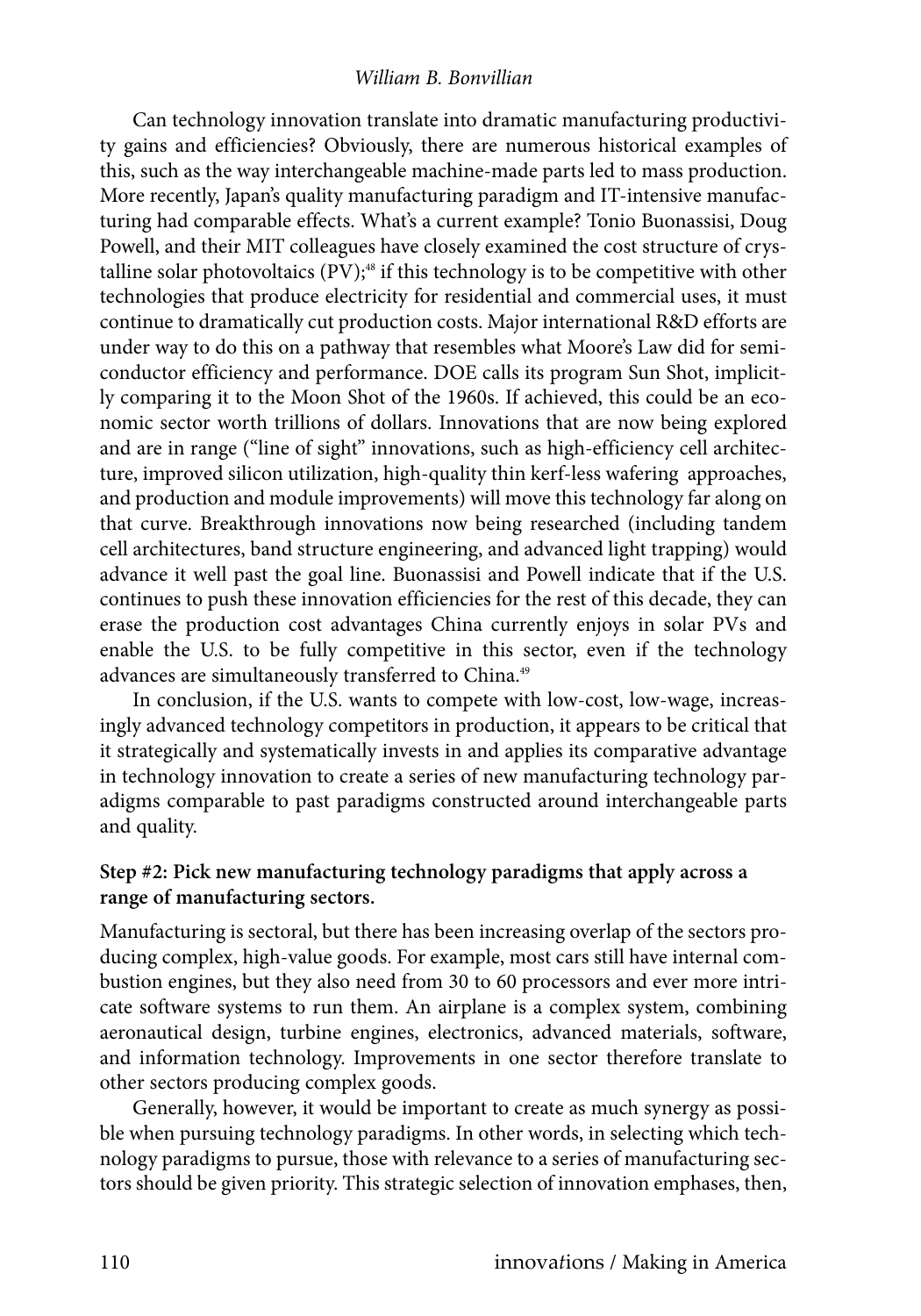| <b>Sector and</b><br>Manufacturing Pharma space<br>Paradigm | Bio/         | Aero-        | IT/<br><b>Electronics</b> | <b>Heavy</b><br>Equip. | <b>Digital</b><br>Search,<br><b>Network</b> | <b>New</b><br><b>Energy</b> | <b>Transport</b> |
|-------------------------------------------------------------|--------------|--------------|---------------------------|------------------------|---------------------------------------------|-----------------------------|------------------|
| Network-<br>centric                                         | $\mathbf x$  | X            | $\mathbf x$               | X                      | $\mathbf x$                                 | $\mathbf x$                 | $\mathbf x$      |
| <b>Advanced</b><br>materials                                | $\mathbf x$  | X            | X                         | X                      |                                             | X                           | X                |
| Nano<br>manufacturing                                       | $\mathbf{x}$ | $\mathbf{x}$ | $\mathbf x$               | $\mathbf{x}$           | $\mathbf{x}$                                | $\mathbf{x}$                | $\mathbf{x}$     |
| <b>Mass</b><br>customization                                | X            | X            | X                         | х                      | X                                           | X                           | X                |
| <b>Distribution</b><br>efficiency                           | $\mathbf x$  | X            | $\mathbf x$               | X                      |                                             | $\mathbf x$                 | $\mathbf x$      |
| Energy<br>efficiency                                        | x            | х            | х                         | х                      | X                                           | X                           | х                |

**Table 2.** Matrix: Industry sectors/manufacturing paradigms

should be focused on transferability across sectors. We should run a matrix that compares technology options against the sectors they apply to, selecting for focus technologies with payoff across sectors. The technologies listed in Step #1 appear to translate well into a range of industrial sectors, as suggested in Table 2.

Additional variables that fit in multiple sectors and are worthy of consideration include the maturity of the technology embedded in the paradigm and the time it may take to translate it into implementation, the readiness of relevant sectors to undertake that translation, market demand, U.S. national security needs, and the ability of an enhanced sector to translate into U.S. economic benefits.<sup>50</sup>

# **Step #3: Technology alone is not enough—there is a need to look at all three: advanced technology, process, and business model.**

A new generation of advanced manufacturing technologies alone will not be transformative. There must be a realization that developing technologies without new process and business models to foster implementation is unworkable. As discussed in the introduction to this section, although new advanced manufacturing technology paradigms will be a first building block, there must also be new process models to adapt them to the production system and realize their efficiencies. New business models will be needed as well, because the technology paradigm has to work economically, with significant and demonstrable economic gains flowing to the firms that implement it.<sup>51</sup> These new process and business models must be built into a technology R&D effort right along with the technology development. In sum, technology is not all there is to a manufacturing technology strategy.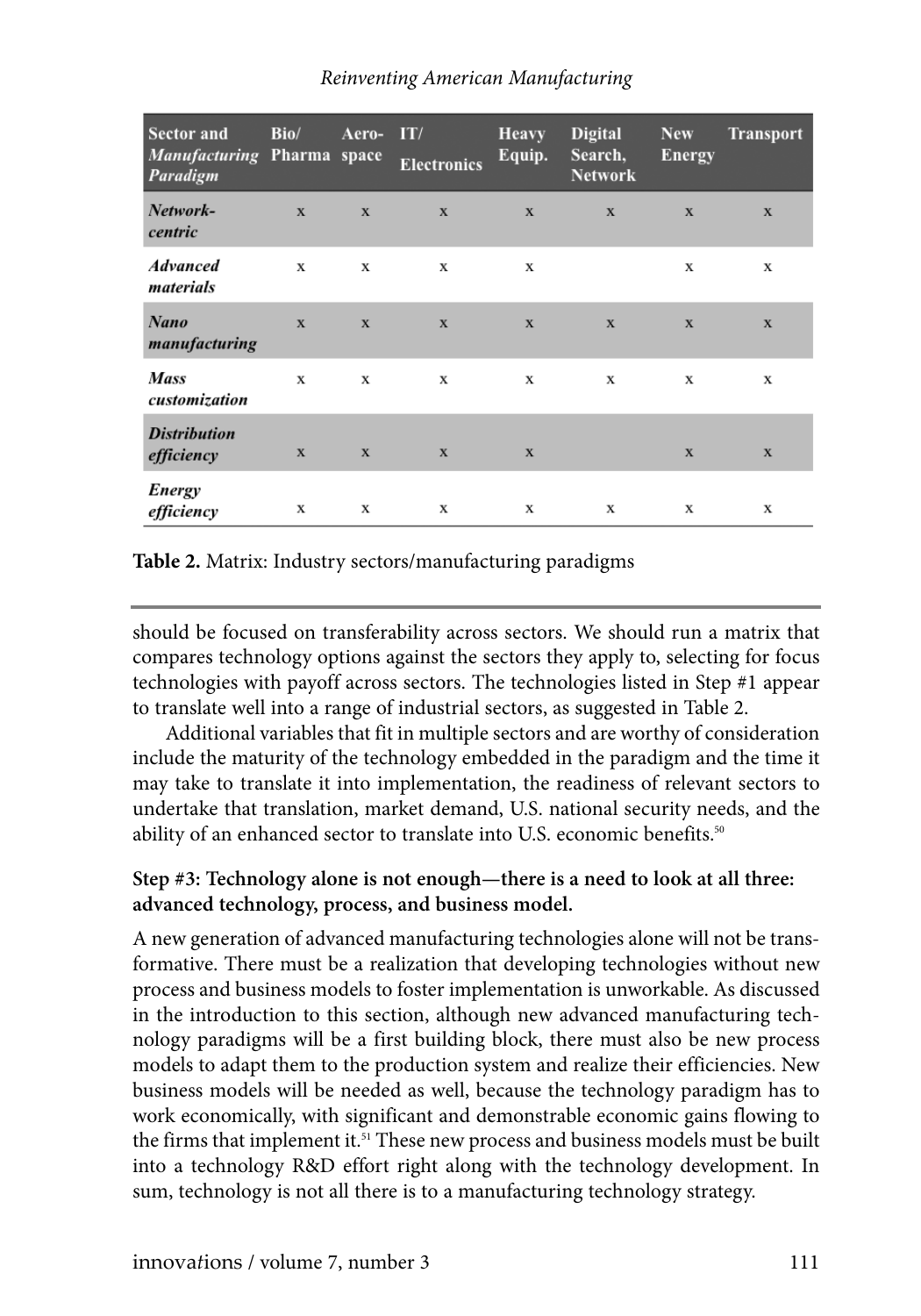## **Step #4: It's no longer manufacturing or services; the integrated model will prevail.**

The 21<sup>st</sup>-century firm increasingly fuses services, production, supply-chain management, and innovation. Many of these capabilities are knowledge intangibles rather than fixed assets, and will require learning to tie advanced manufacturing (including new technologies, equipment, and processes) with IT-informed service models.

IBM was probably the first large firm to create the modern fused model. When CEO Lew Gerstner arrived at IBM to pull it out of a financial crisis, the prevailing approach at the time was to carve up firms into smaller focused units and sell them off.52 Gerstner decided to do the opposite, electing a unified firm with great breadth, keeping its historically strong R&D with a range of IT hardware offerings, and tying both to a new services effort, which offered customers not only technology but what IBM called "solutions" to IT challenges. The result was one of the great business turnaround stories in the late 20<sup>th</sup> century. IBM's fused model subsequently was emulated throughout the IT sector.

It should be noted that the fused production/services model doesn't have to be vertical and integrated into single firms; it can be horizontal and include links between firms that have a range of services and production capabilities, thereby leveraging specialized capabilities from particular partner companies. Moreover, the model is not only about business organization; there are increasing numbers of merged products with both hardware and services features. Apple's iPod is emblematic of this approach, as it combined a capable MP3 player with a new highly efficient and low-cost system for delivering music, and now other applications. When the "business model" stage of advanced production is being planned, the fused services/production approach must be considered.

## **Step #5: Better look over our shoulder . . .**

The U.S. did not lead the last manufacturing revolution. Japan took the lead around a quality model,<sup>53</sup> and U.S. manufacturing had to play catch-up for a decade. Thus there is no reason to assume the U.S. will necessarily lead the next wave, with the mix of advanced manufacturing technologies cited in Step #1. Germany and Japan are large, established manufacturing powers that run major surpluses in complex, high-value goods. Korea, Singapore, and Taiwan operate on a smaller scale but they are leading in key sectors and expanding their manufacturing employment. China, India, and Brazil are emerging large manufacturing powers that are following a low-cost, low-wage, increasingly advanced technology approach. All are adopting new competitive models; the U.S. must understand its competitors' approaches if its own are to be successful. We have much to learn from these competitors.<sup>54</sup>

There is a substantial argument that the advanced manufacturing technologies cited in Step #1 will all emerge and become pervasive over the next decade and a half. Just as survivor U.S. firms had to launch "lean" manufacturing to compete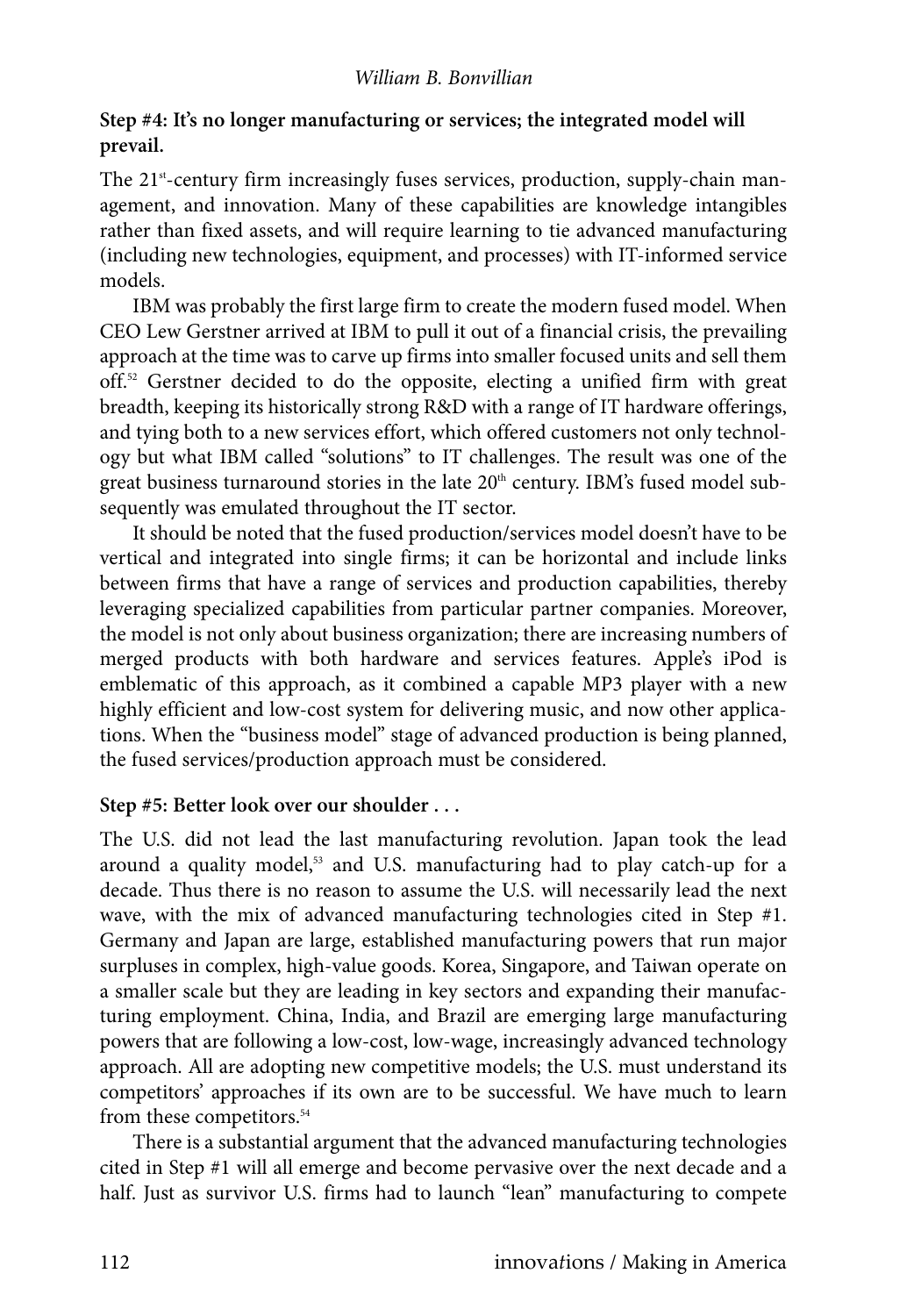with Japan's quality manufacturing model of the 1970s and 1980s, today's firms will either implement these advanced technology paradigms or fail. How these advances will reach the core of U.S. manufacturing—the 300,000 SMEs that lack integrated R&D—is particularly problematic.

### **Step #6: Build the workforce.**

Advanced manufacturing will require an ever more skilled workforce, yet a gap in manufacturing skills appears to be developing. A 2011 survey conducted by the Manufacturing Institute and Deloitte indicates that 82 percent of responding manufacturing firms had experienced moderate to serious problems with the availability of skilled manufacturing candidates; 74 percent of manufacturers reported that this skills gap had affected their ability to expand operations.<sup>55</sup> The respondents reported that, despite the high unemployment rate, 5 percent of manufacturing jobs were going unfilled because of problems with lack of skills. The survey did not study whether significantly higher compensation could alter this problem, but it is nonetheless indicative of a problem manufacturers felt to be widespread.

A root cause of the problem may be manufacturing's image. Despite the fact that manufacturing jobs are better paying than jobs in other sectors, a survey of engineering and science undergraduates found limited interest in manufacturing as a career.<sup>56</sup> The history of manufacturing plant closings and job off-shoring may be contributing to this perception.<sup>57</sup> Advanced manufacturing and production innovation that call for high skills and technology challenges may help alter the image problem, but skills training must still be improved.

The nation's 1,500 community colleges have become the major providers of technicians, and this role can be made more efficient and expanded. Programs are afoot to build stronger ties between industry and community colleges by providing standardized skills training curricula at community colleges that would lead to skills certifications that have acceptance throughout industry.<sup>58</sup> At the professional level, undergraduate engineering programs offer only limited manufacturing content. Yet unless engineers become fluent with advanced manufacturing technologies, these technologies simply won't translate to industry and into production processes. Nanofabrication is being performed at research benches, but until it reaches the factory floor it cannot be transformative; skilled engineers are traditionally the process translators. New technical master's degree programs in manufacturing could be helpful; it would be more useful for universities to develop online curricula around advanced manufacturing technologies and processes as a way to educate both new and current engineers and technicians. The training and education solutions are legion, but without advances in the workforce, advanced manufacturing paradigms cannot be implemented at scale.

One major competitive advantage for the U.S. historically is that it kept making significant improvements in the education of its workforce at a rate that exceeded its industries constantly growing demands for ever-higher technological skills.<sup>59</sup> The U.S. invented mass higher education through the 1862 Morrill Act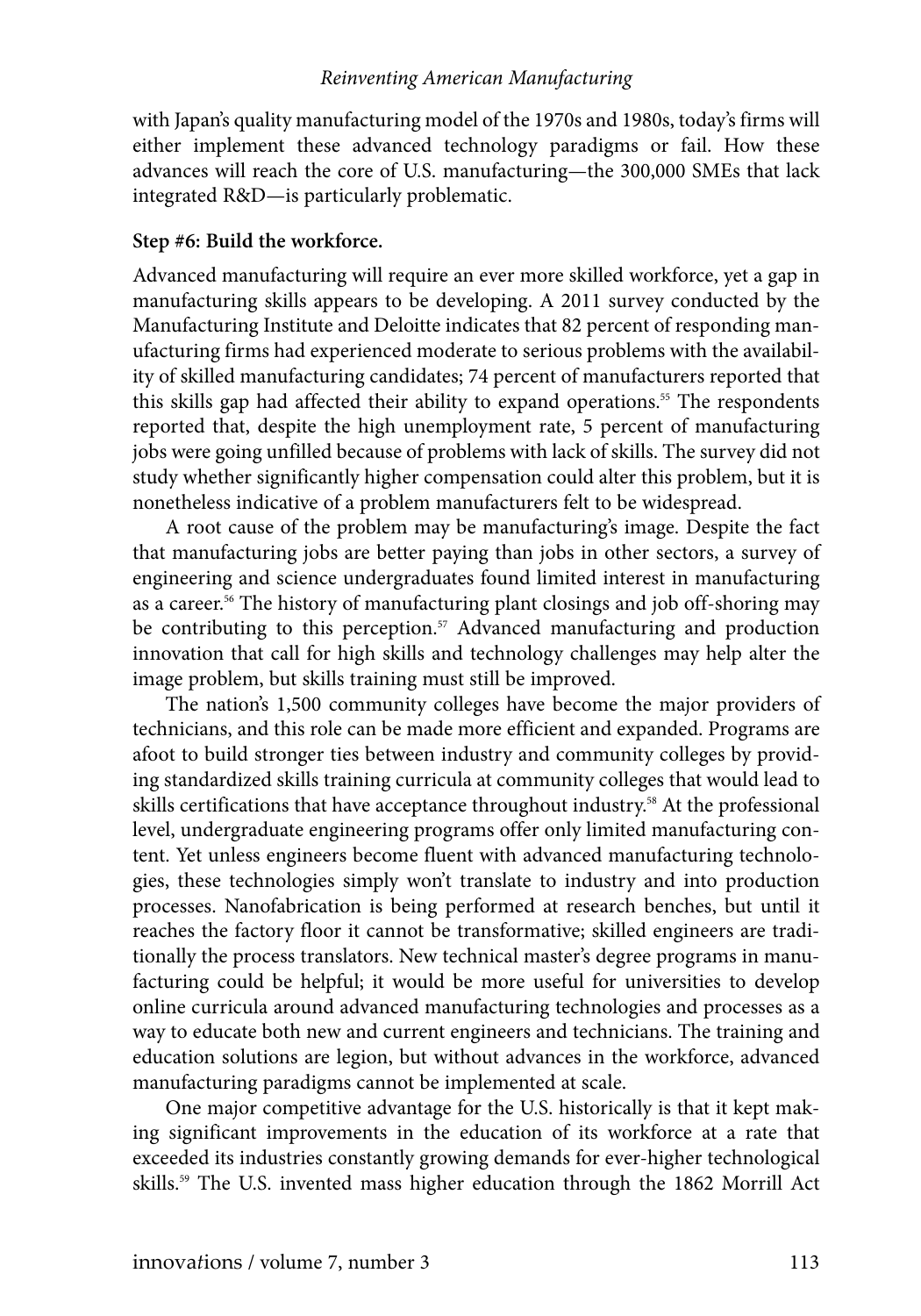land-grant public university system and multiplied college graduation rates following World War II through the GI Bill—perhaps the two most important pieces of U.S. social legislation ever passed. The fact that the U.S. built a large base of college graduates long before any other country gave it a competitive technology advantage throughout almost the entire 20<sup>th</sup> century. The U.S., therefore, was the first country to implement a system in which talent became a truly dynamic innovation factor; its talent base sized its innovation capacity, not the other way around.<sup>60</sup> However, U.S. college graduation rates have stagnated in recent decades, while rates in other nations have been sharply increasing, thus eroding this historic U.S. competitive advantage. Degrees in science, technology, engineering, and mathematics (STEM) in particular have stagnated, and 60 percent of those intending to major in STEM fields in U.S. colleges drop out of those fields.<sup>61</sup> Since the manufacturing sector is a dominant employer of the U.S. innovation workforce, altering this STEM dropout rate by even 10 percent could significantly expand the talent base required for future advanced manufacturing.

## **Step #7: Innovation organization—correcting the problem of the pipeline and the seams.**

Growth economics has developed two core direct innovation factors: R&D that supports technological and related innovation, and the talent base behind it.<sup>62</sup> However, these alone are not enough for implementing and scaling innovation in society. A dynamic, "connected" system that links these factors and the institutional innovation actors that perform them, tying them to implementation stages in industry, is also key.<sup>63</sup>

Dan Breznitz of Georgia Tech and Peter Cowhey of UC San Diego have argued that the U.S. needs to link the two innovation systems it maintains more effectively.<sup>64</sup> The first, the novel and breakthrough product/technology innovation system, includes university research supported by R&D agencies. It is often known as the "pipeline" system and uses "technology push" to implement its advances. The second, the process and incremental innovation system, emphasizes engineering enhancements for products and technologies, including the way they are produced, distributed, and serviced; it is dominated by industry.<sup>65</sup> Both are vital, yet our current technology policy model pays great attention to the former and little to the latter; furthermore, the first system rarely comes to assist the second. Manufacturing historically has fallen into the second category, as it is considered to be dominated by engineering/process and industry, although, as has been demonstrated repeatedly over the decades, it can be novel and innovative as well. It has never been the focus of a major federal R&D effort, which is one reason the U.S. continues to innovate technologies while the product evolution occurs abroad. Suppose we worked to unify our systems and brought the remarkable innovative talent to support the second as well as the first? This innovation organization reform is an important part of what we must accomplish if we are to implement new manufacturing technology paradigms.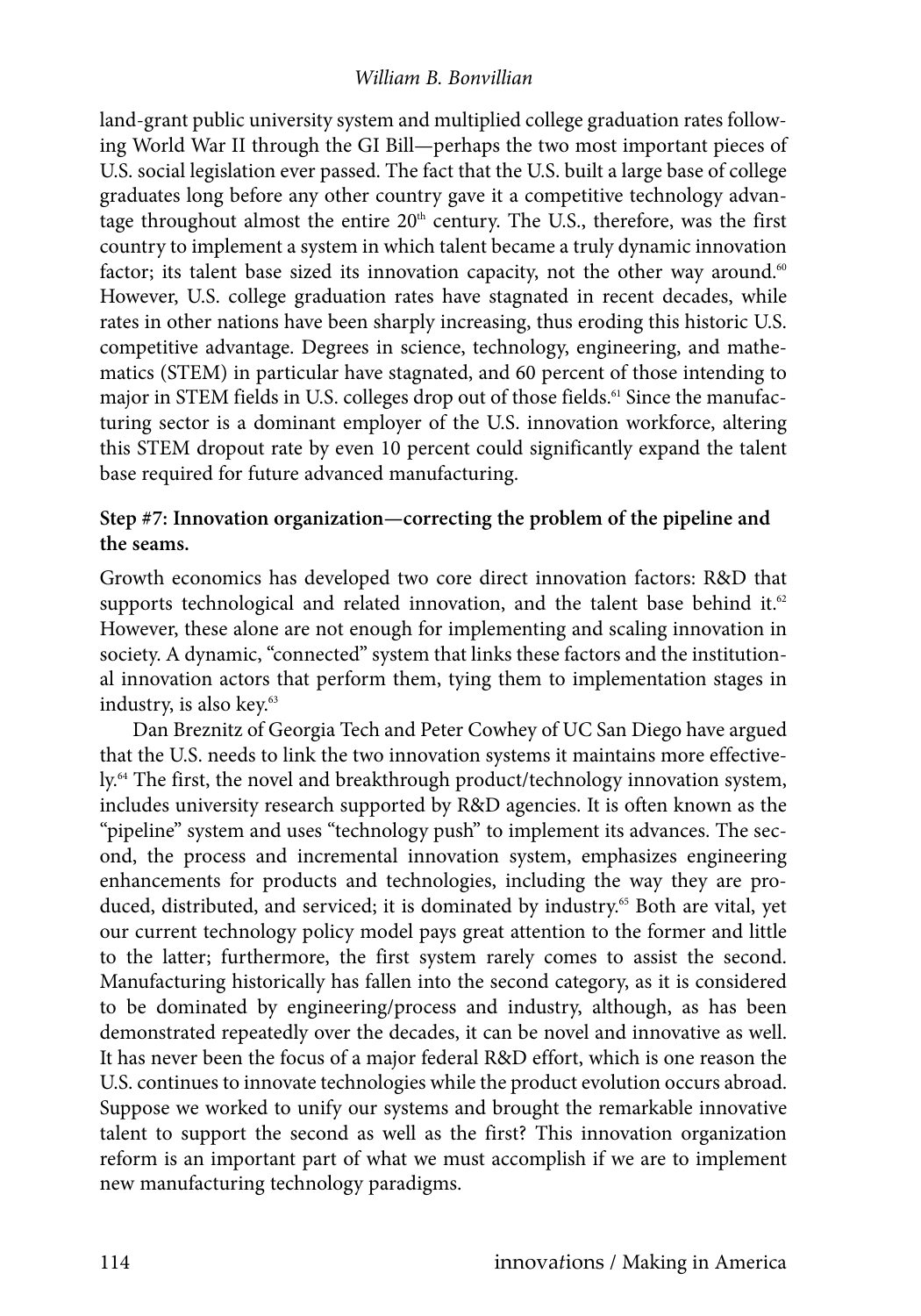So what would this look like? As noted above, the four leading U.S. R&D agencies active in advanced manufacturing research are already investing annually over \$700 million in R&D that bears directly on this field.<sup>66</sup> If indirect areas are included, the number is significantly higher. For example, overall advances in materials, advanced computer simulation and modeling, robotics, and nanotechnology have important ramifications if translated into manufacturing. The lead agencies— DOD, DOE, NSF, and NIST—have already begun to collaborate and have a cooperative strategy.<sup>67</sup> Close collaboration across agencies with true interagency R&D efforts, including shared funding and programs, as opposed to exchanges of data and ideas across agency walls, has not been achieved in the highly decentralized U.S. R&D model—not even the noted attempts at cross-agency work in the National Nanotechnology and High Performance Computing initiatives. Moreover, strong ties with industry work will be required if the two innovation systems identified above, novel/breakthrough and incremental/engineering, are to be connected.<sup>68</sup> The lessons of a unified R&D effort that includes R&D, process, and business models, as described in Step #3, must be applied. This will be critical if the relatively modest direct manufacturing R&D efforts, as well as the far larger indirect efforts, are to launch new technology paradigms on the factory floor.

The resources of the DOD will also be required. While other federal R&D agencies operate at the research stage under the Vannevar Bush pipeline model, DOD operates at all stages of the innovation system: it performs the research, the development, the prototype, the demonstration, the testbed, and often creates the initial market for new technologies through its procurement system. Because it can operate as a connected innovation system, it is not an accident that nearly all the major innovation waves of the second half of the  $20<sup>th</sup>$  century have relied on DOD, from aviation and space to computing and the Internet.<sup>69</sup> That systemic role will be needed for advanced manufacturing, where DOD's contracting role makes it a major actor. It also has a huge stake in maintaining U.S. technological leadership, which is the central element of U.S. leadership in world security.<sup>70</sup> Gains in efficiency and productivity will be key to DOD's ability to control its procurement costs and, because of the relationship between R&D/design and production, to its future technological edge. Because of the inherent strength of its connected innovation system, DOD will need to be a central agency partner in any advanced manufacturing strategy. $71$ 

The technology push from our federally driven R&D pipeline innovation system will be needed for the transformation of manufacturing, as it has been in many innovation fields (aviation, space, nuclear power, computing, and the Internet). The seams between agencies in this field need to be erased, otherwise the needed research scale over a range of technologies cannot be assembled. Our highly decentralized system of diverse federal mission-driven R&D agencies has many advantages, but where cross-cutting innovation collaboration is required, decentralization can be a barrier to innovation. In this field, we need shifts in innovation organization to get across the agency seams.<sup>72</sup>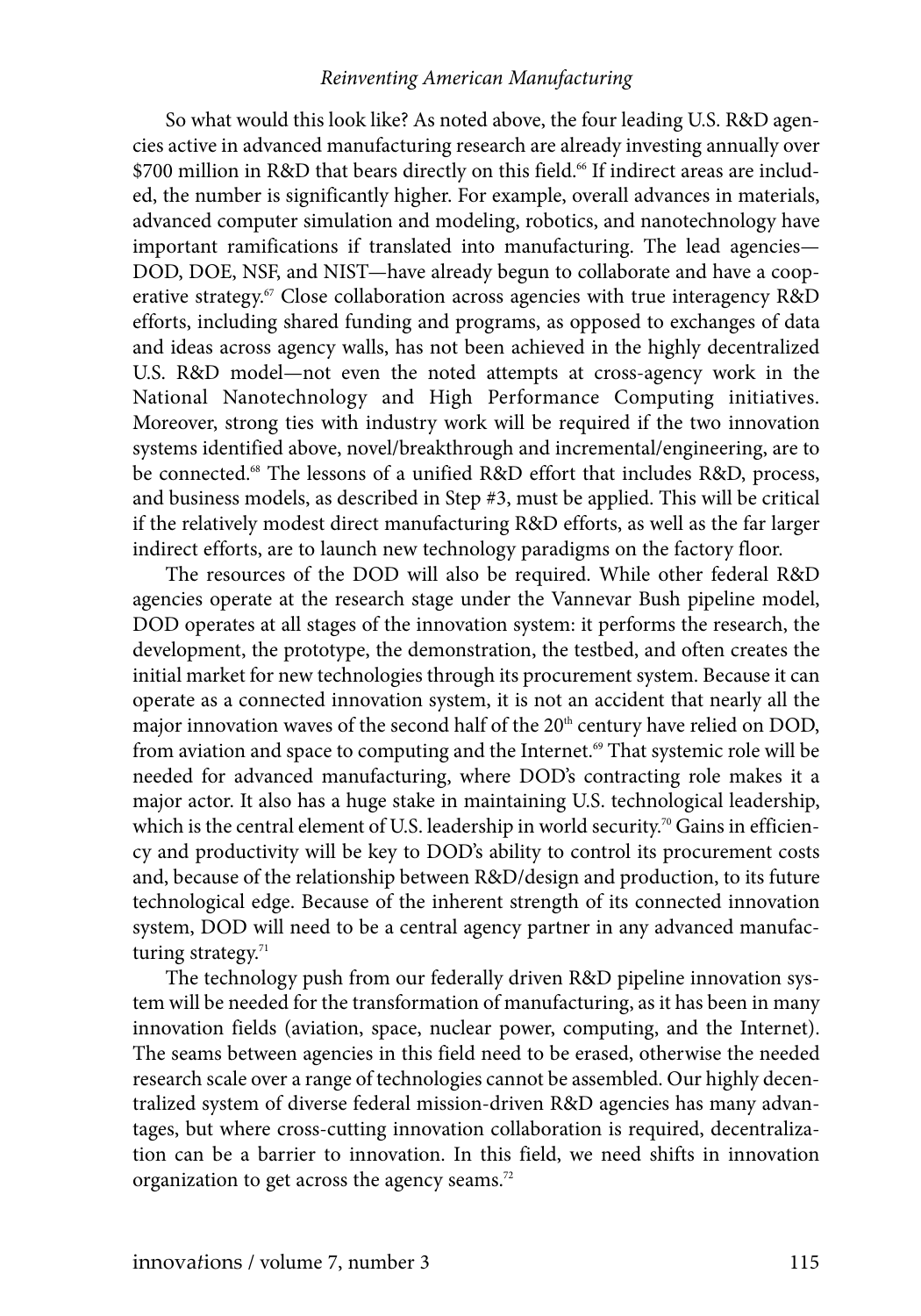## **Step #8: Build regional infrastructure.**

Manufacturing in the U.S. is not a national system but regional; it is based in industry sectors and connected clusters spread throughout the country. Any advanced manufacturing effort must be organized around that regional reality. It can't simply be an R&D program run at the national level, it must connect to the regions where manufacturing is organized and advances must be implemented.

In addition, while R&D conducted by the government and universities can take a technology from basic research through proof of concept and early stage development, it usually does not advance to the later stages of technology demonstration and system/subsystem development phases. There are seams between these innovation stages, which are usually performed by different innovation system institutional actors. All the seams between the stages and the institutions must be crossed.73 While large firms may have the capability to undertake those later stages, the 300,000 small and midsize manufacturers that form the bulk of the U.S. manufacturing sector are not organized or funded to do so. Thus, the federal R&D system has a problem connecting with regions, and in transitioning technology from development to later stages, particularly for smaller firms. This mass of smaller firms must be risk averse to survive; it lacks the resources to undertake R&D, testing, and evaluation, and it lacks the capital to implement new technologies. Unless the new advanced manufacturing paradigms are fully tested, costed out, efficiencies demonstrated, and reliability proven, they simply will not be adopted on actual factory floors by smaller manufacturers.

We adapt to the reality of this regional scale-up, but what are its implications in more concrete terms? We need a new kind of regional infrastructure that ties regional manufacturing firms, small and large, with the results of research and into testbeds where new manufacturing technologies can be proven. The Advanced Manufacturing Partnership has proposed a network of these "Manufacturing Innovation Institutes" as places to select advanced technologies relevant to regional firms, where teams of industrial and academic experts from a range of fields can work on these intermediate stages.<sup>74</sup> Area firms would participate and bring in their workforces to train for implementation. They could share costs between regional industry, state<sup>75</sup> and local governments, and the federal government. The focus would be on translating technologies into manufacturing applications, and giving attention to new industrial processes and the information needed to organize new business models around them.

## **Step #9: Financing advanced manufacturing implementation.**

Large U.S. firms have used off-shoring production to low-wage, low-cost nations to avoid the cost and risks of undertaking innovation in production.<sup>76</sup> Thus, not only is advanced manufacturing technology innovation beyond the reach of small and midsized manufacturers, it has been avoided by larger manufacturers who can send production off shore to lower costs, although to less efficient producer nations. This means that the loss of production capacity throughout the U.S. man-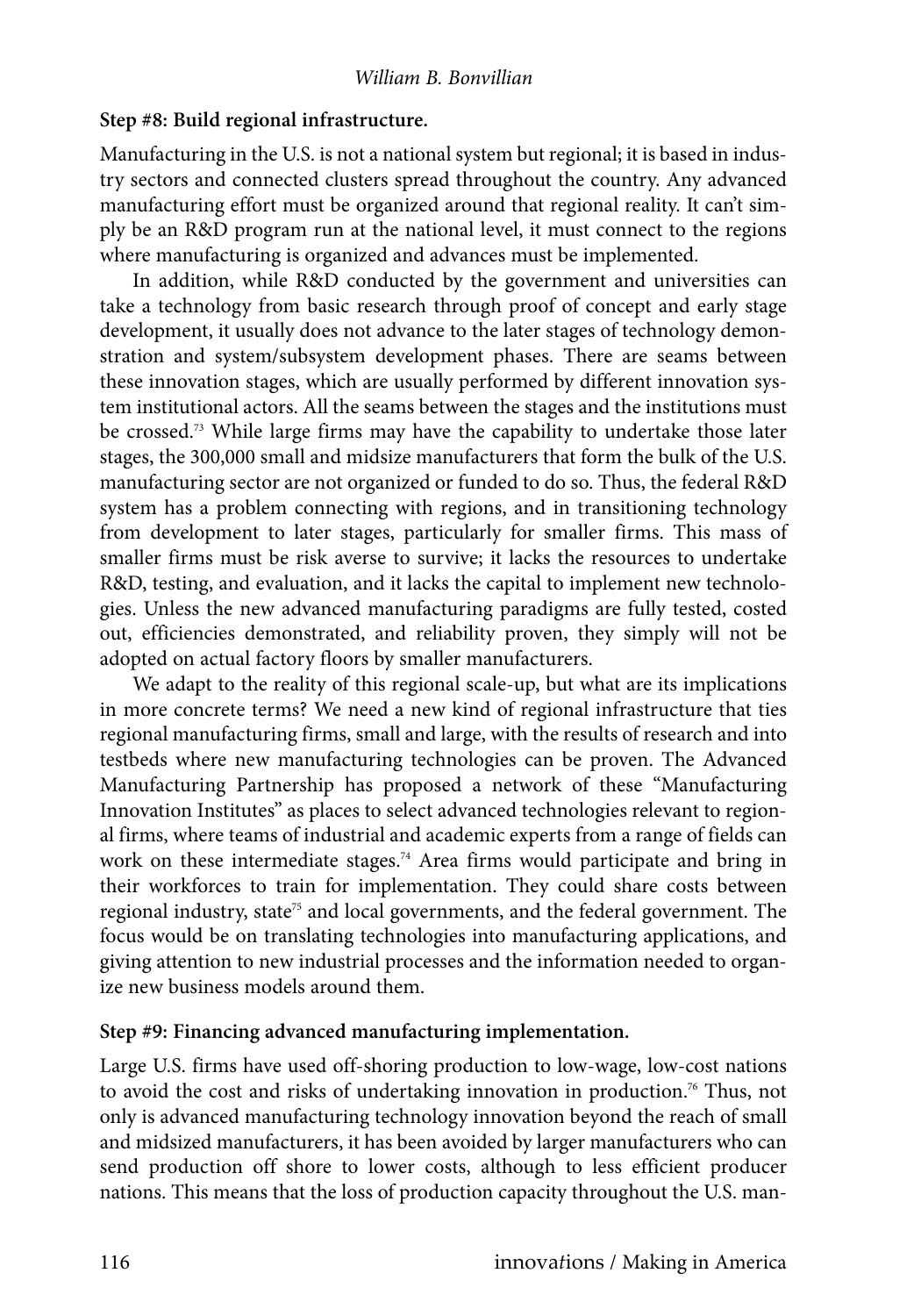ufacturing system is leading to a reduction in the innovation capacity of U.S. firms generally, particularly in manufacturing process technologies. Erica Fuchs of Carnegie Mellon, who has explored this development, cites the lack of financing for implementing production advances as a root cause of this problem.<sup>77</sup> If financing were available, many firms would opt for advanced production technology options; instead, technologically challenging capital investment options in manufacturing in the U.S. are being foreclosed by the lack of capital.

The U.S. developed a new capital financing system for technology advances during the IT revolution, an entrepreneurial system supported by venture and angel capital. It was a brilliant new system for technology advance, and countries around the world have been racing to try to replicate its success. However, there is a problem with adapting it to other sectors. Venture capitalists (VCs) fund startups on a yardstick that is no longer than five to seven years, which fits well with the IT sector. VCs fund firms with technologies no more than two or three years away from commercial production, then recoup their investment through an IPO no more than three or four years after that. Although the five- to seven-year yardstick works in the IT sector, it does not work for many other sectors, including manufacturing, where the scale-up process may take 10 years or more. U.S. innovation policy has long been focused on the Valley of Death between research and latestage development. Fields like manufacturing first require complex technology development, and then they face difficult and expensive technology integration and scaling challenges. So, in addition to the traditional Valley of Death problem, they face a "Mountain of Death" problem in moving from the technology development stage to implementation at scale. The five- to seven-year yardstick of our VC/angel investment system does not work for the 10-plus-year yardstick of manufacturing and comparable sectors. Since our commercial lending system is increasingly organized around financial instruments rather than investment, $7<sup>8</sup>$ there is little refuge in that sector either.

What are the "work-arounds" for this Mountain of Death? First, there may be new approaches on the front end of the innovation system—the R&D stage through demonstration. U.S. R&D agencies have traditionally focused on the research stage and considered the implementation stage "NMP"—not my problem. In the energy field, which also faces the Mountain of Death/10-plus-year yardstick problem, the new Advanced Research Projects Agency-Energy has rejected the NMP tradition. It consciously selects energy technology options that can fit into the cost range required by markets, makes driving down production costs part of its R&D process, and ties its technology development teams to commercialization teams that work in parallel to bring the technologies toward commercialization.<sup>79</sup> All three steps on the front of the innovation system for manufacturing must be considered.

On the back end of the innovation system, aside from a new look at VC and traditional commercial lending, we may need to consider new financial instruments. Some people are looking at new tools that would allow much larger investor pools to be assembled around broad portfolios of new technology firms, with lim-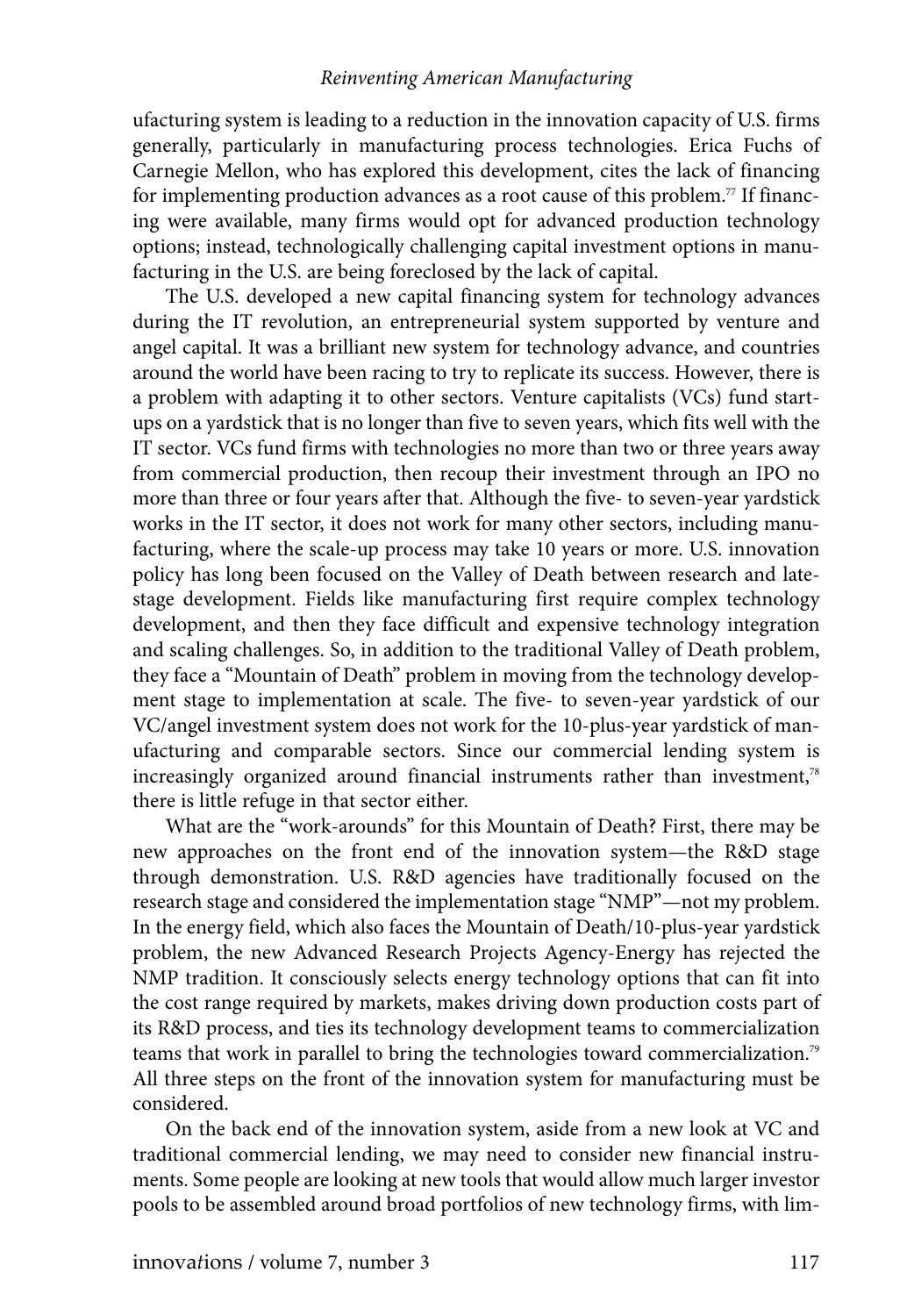ited dollar exposure for individual investors to control risk;<sup>80</sup> the concept is known as crowdfunding.<sup>81</sup> Meanwhile, the testbed step discussed in Step #8 remains key; if the efficiency, cost savings, and productivity of new advanced manufacturing technologies can be fully demonstrated, especially to small and midsized manufacturers, then lending may follow because higher investment certainty is provided.

These work arounds are not only important to existing firms, small or large, they also are vital to startups. It appears that startups are increasingly advised by their VC financers to send the risk and cost of production to contract manufacturers abroad.<sup>82</sup> This has major implications, as noted above, for the future of U.S. manufacturing: we may be losing production capability for the next generation of goods, with corresponding damage to the tie between innovation and production, which would further affect innovation capacity.

#### CONCLUSION: UNDERSTANDING THE HOURGLASS

U.S. manufacturing currently employs some 12 million workers—a significant number, but less than 10 percent of the total U.S. workforce and much lower than it once was. We look at this manufacturing workforce as those engaged in the actual production—at the moment of production—missing a wide range of inputs and outputs. However, should we limit our view of manufacturing to the production moment, which provides only a partial perspective on the role of this sector?

The manufacturing sector is perhaps best viewed as an hourglass. (See figure 1 on opposite page). The center, the narrow segment of the hourglass, represents actual product production. Manufacturing employment, however, must be looked at in terms of more than just the production moment. Production involves a much larger input employment base, which includes those working in resources, those employed by a wide range of suppliers and component makers, and the innovation workforce—the 64 percent of U.S. scientists and engineers employed by the industrial production sector. Another host of jobs flows out of production, including those in the distribution system, retail and sales, and for the lifecycle of the product. The employment base at the top and bottom of the hourglass is in fact far bigger than those engaged in the actual production moment.

Lengthy and complex value chains involved in the production of the goods are arranged throughout the hourglass, from resources to suppliers and components to innovation, through production, to distribution, retail, and lifecycle—a great array of skills and firms, and largely what we would count as services. Nevertheless, they are tied to manufacturing. If we removed the production element, the center of the hourglass, what would happen to those value chains of connected companies? They would face significant disruption. While the lower base of the hourglass, the output end, might be partially restored if a foreign good were substituted for a domestic good, such as a Hyundai for a Chevy, the particular firms involved would be disrupted. The upper part of the hourglass, however, the input end, with its firms and their employees, would not be restored.

When these complex value chains are disrupted, it is very difficult to put them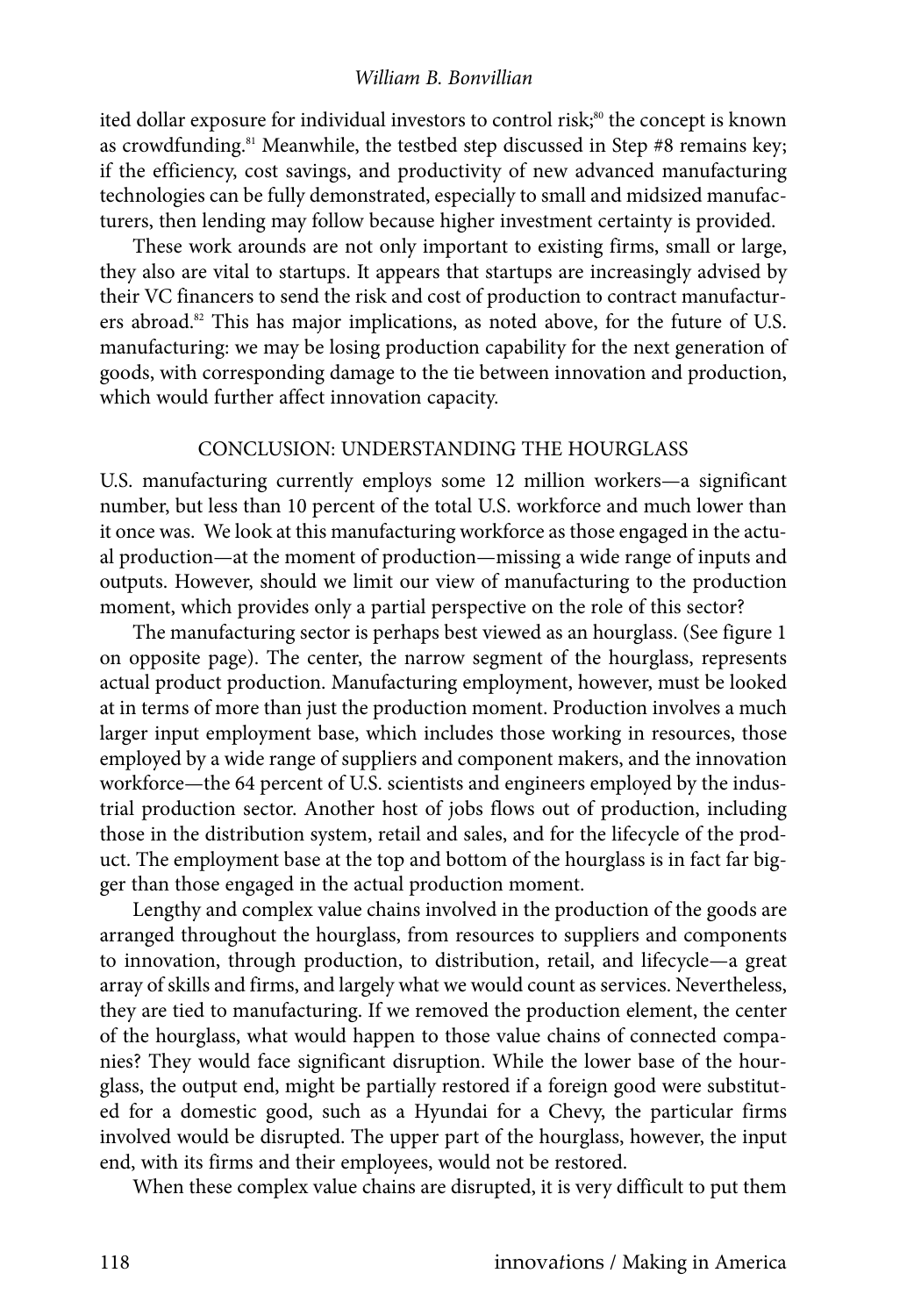

**Figure 1.** The manufacturing industry viewed as an hourglass

back together. That is why, historically, once the U.S. loses an economic sector, it is so hard to resurrect—it simply won't come back. However, we don't collect such data on our industrial sector; the closest we have is the job multiplier data cited above, which doesn't tell the full story. Understanding manufacturing in terms of the hourglass and the value chains within it may partially explain the economy's current predicament over job loss, job creation, and declining median income.

The U.S. must develop an integrated strategy if it is to reinvent its production capability. It should include the nine steps listed below:

- -Developing advanced technologies that could lead to new manufacturing paradigms
- -Selecting manufacturing paradigms that apply across a range of sectors
- -Integrating technology development with efforts to develop new processes and business models
- -In doing this, encompassing the new combined services/production model
- -Tracking where world production competitors are moving
- -Building at all levels a new advanced manufacturing workforce
- -Applying an organizational model that works across the seams between the R&D agencies
- -Creating new regional public-private infrastructure for testbedding and implementation
- -Tackling the financing problem for advanced manufacturing

These are not the only measures required. There are critical macro-economic policy problems around taxes, trade, currency valuation, and regulatory policy that must be addressed as well. Nevertheless, growth economics teaches that technological innovation and related process are central to growth, and it hard to envision a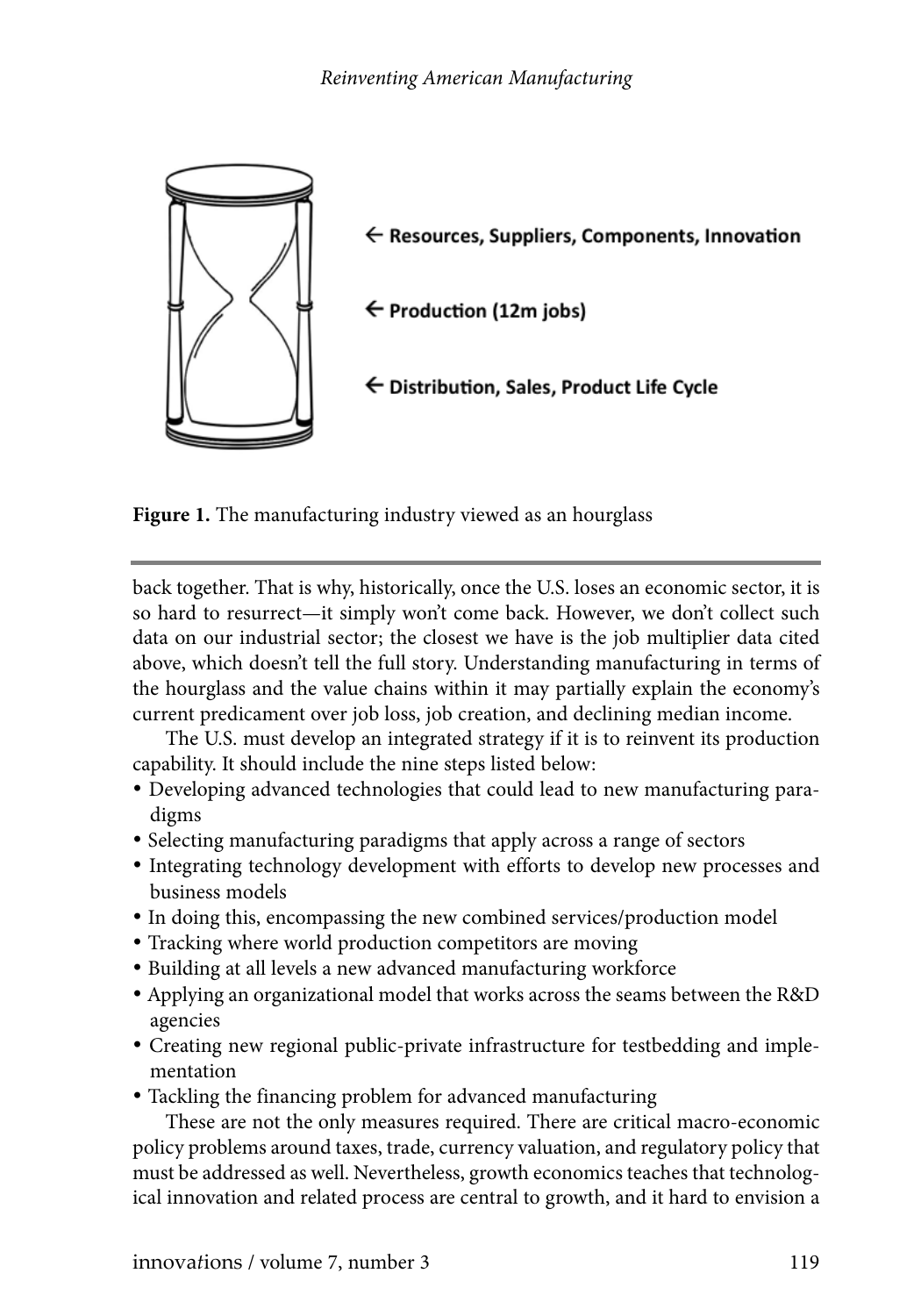workable manufacturing strategy that does not include a central focus on innovation. Macro-economic efforts without a corresponding innovation-oriented strategy will not address the structural economic problems the U.S. manufacturing sector faces.

Production is the central way an economy scales growth. Services are largely face-to-face and tend to scale gradually, but production can scale rapidly and make geometric increases possible. Production is in fact the major enabler of increasing returns rather than decreasing returns in an economy;<sup>83</sup> it is inherently the largest societal wealth creator we know.<sup>84</sup> Because of its scaling effect, modern societies need to be careful to retain a focus on manufacturing and not settle for services with slower scaling. In this century, one sector will be deeply tied to the other, with corresponding interdependent strength. The United States needs both.

http://www.brookings.edu/~/media/Files/rc/papers/2012/0222\_manufacturing\_helper\_krueger\_ wial/0222\_manufacturing\_helper\_krueger\_wial.pdf; Michael Mandel, "How Much of the Productivity Surge of 2007-2009 Was Real," Mandel on Innovation and Growth (blog), March 28, 2011. Available at http://innovationandgrowth.wordpress.com/2011/03/28/how-much-ofthe-productivity-surge-of-2007-2009-was-real/.

- 9. BEA (value added by industry).
- 10. ITIF, "Worse than the Great Depression," p. 39.
- 11. ITIF, "Worse that the Great Depression," p. 39.
- 12. Helper, Krueger, Wail, "Why Does Manufacturing Matter?" pp. 9-10. Compare, Erik Brynjolfsson and Andrew McAfee, *Race Against the Machine.* Lexington, MA.: Digital Frontier Press, 2011.
- 13. BLS, Industries at a Glance, Manufacturing, NACIS 31-33, Workforce Statistics. Available at http://www.bls.gov/iag/tgs/iag31-33.htm#iag31-33emp1.f.P.
- 14. Helper, Krueger, Wail, "Why Does Manufacturing Matter?" pp. 4-5.
- 15. Robert M. Solow, "Growth Theory, An Exposition." New York, Oxford: Oxford University Press, 2nd edition (2000): ix-xxvi (Nobel Prize Lecture, Dec. 8, 1987). Available at

<sup>1.</sup> Alliance for American Manufacturing, 2011 AAM Bipartisan Poll. Available at http://americanmanufacturing.org/content/2011-aam-bipartisan-national-poll.

<sup>2.</sup> Bureau of Labor Statistics (BLS), Current Labor Statistics (CES) (manufacturing employment), http://data.bls.ces . See detailed review of manufacturing job loss in ITIF, "Worse Than the Great Depression: What the Experts are Missing About American Manufacturing Decline" (March 2012): 4-19. Available at http://www2.itif.org/2012-american-manufacturing-decline.pdf.

<sup>3.</sup> BLS, CES (employment in manufacturing industries).

<sup>4.</sup> Bureau of Economic Analysis (BEA), Fixed Assets Accounts (investments in private fixed assets by industry). Available at http://bea.gov.

<sup>5.</sup> BEA, Fixed Assets Accounts. See analysis in ITIF, "Worse Than the Great Depression", pp. 47- 58.

<sup>6. &</sup>quot;China Passes U.S. as Largest Manufacturer" (citing IHS Global Insight report), *Wall Street Journal*, March 14, 2011. Available at http://247wallst.com/2011/03/14/china-passes-the-us-aslargest-manufacturer/.

<sup>7.</sup> ITIF, "Worse Than the Great Depression," pp. 30- 42.

<sup>8.</sup> Susan Houseman, Christopher Kurz, Paul Lengermann, Benjamin Mandel, "Offshoring Bias in U.S. Manufacturing", *Journal of Economic Perspectives* 25, n. 2 (2011): 111-132. Available at http://pubs.aeaweb.org/doi/pdfplus/10.1257/jep.25.2.111; Susan Helper, Timothy Krueger, and Howard Wial, "Why Does Manufacturing Matter? Which Manufacturing Matters?" (Wash, DC: Brookings Institute, Feb. 2012): 7. Available at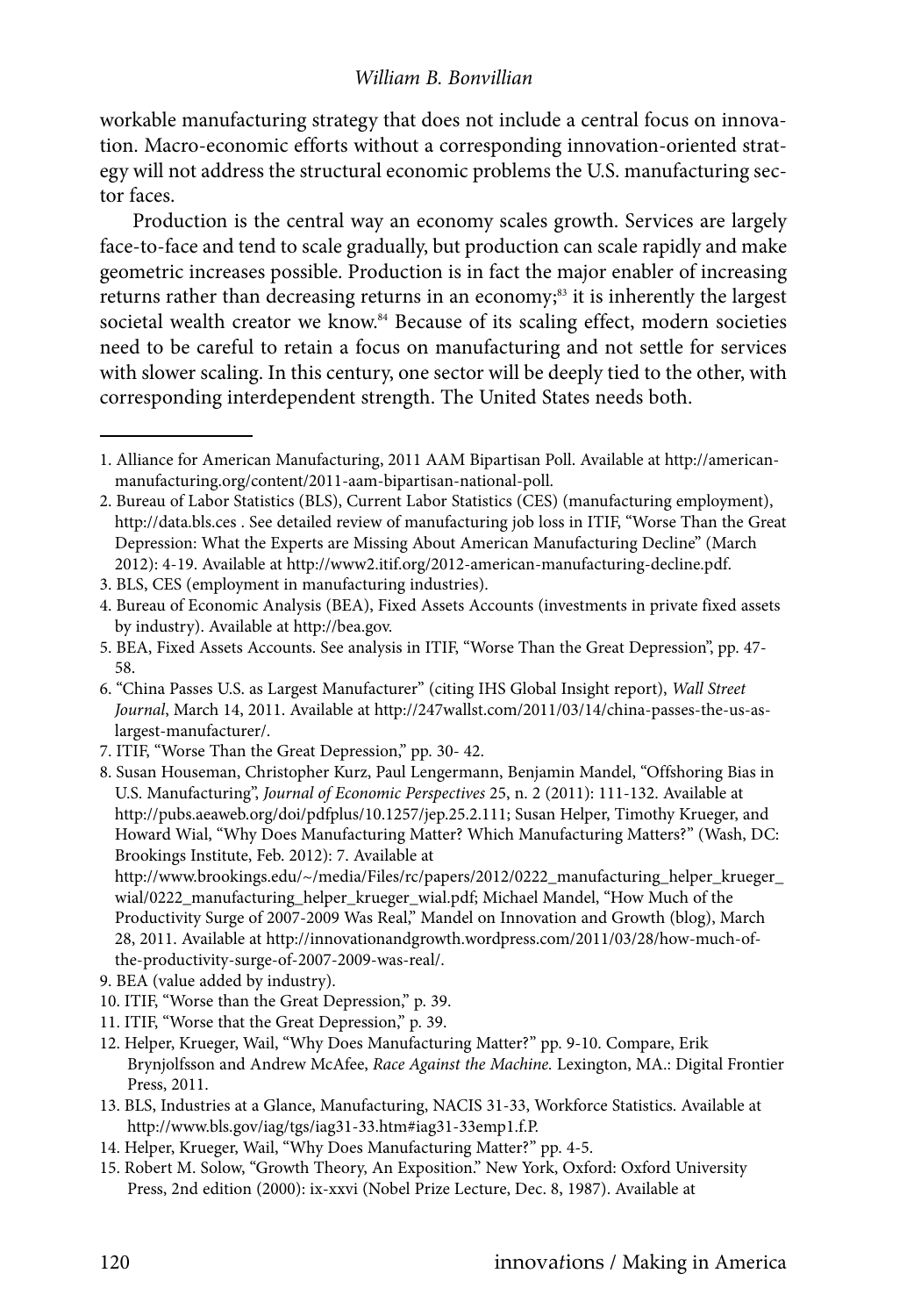http://nobelprize.org/nobel\_prizes/economics/laureates/1987/solow-lecture.html.

- 16. Gregory Tassey, "Rationales and mechanisms for revitalizing US manufacturing R&D strategies," *Journal of Technology Transfer*, v. 35, n. 3 (June 2010): 290. Available at http://hbr.org/hbr-main/resources/pdfs/comm/fmglobal/restoring-americancompetitiveness.pdf .
- 17. DG Trade Statistics, World Trade in Goods, Services, FDI, Feb. 28, 2012. Available at http://trade.ec.europa.eu/doclib/docs/2006/september/tradoc\_122531.pdf.
- 18. U.S. Census Bureau, Trade in Goods with Advanced Technology Products, 2011. Available at http://www.census.gov/foreign-trade/balance/c0007.html.
- 19. Robert D. Atkinson, *The Past and Future of America's Economy—Long Waves of Innovation that Power Cycles of Growth.* Cheltenham, U.K.: Edward Elgar (2004): 3-40. See, generally, Carlota Perez, *Technological Revolutions and Financial Capital* Cheltenham, U.K.: Edward Elgar (2002): 3-46. The quality manufacturing wave, discussed below, was led in the 1970s-80s by Japan.
- 20. Vernon W. Ruttan, *Is War Necessary for Economic Growth, Military Procurement and Technology Development* New York: Oxford Univ. Press, 2006.
- 21. Suzanne Berger, *How We Compete: What Companies Around the World Are Doing to Make it in Today's Global Economy* New York: Doubleday Currency (2005): 251-277.
- 22. National Science Board, Science and Technology Indicators 2012 (NSF, Jan. 17, 2012) (NSF Indicators), Figure 4-16. Available at http://www.nsf.gov/statistics/seind12/c4/c4s8.htm.
- 23. NSF Indicators 2012, Figure O-2. Available at http://www.nsf.gov/statistics/seind12/pdf/overview.pdf. According to Indicators 2012, the largest global Science and Technology (S&T) gains occurred in the so-called "Asia-10"— China, India, Indonesia, Japan, Malaysia, Philippines, Singapore, South Korea, Taiwan and Thailand—as those countries integrate S&T into economic growth. Between 1999 and 2009, the U.S. share of global research and development (R&D) dropped from 38 percent to 31 percent, whereas it grew from 24 percent to 35 percent in the Asia region during the same time.
- 24. Tassey, "Rationales and mechanisms for revitalizing US Manufacturing R&D Strategies", p. 297.
- 25. NSF Indicators 2012, Figure 4.2. Available at http://www.nsf.gov/statistics/seind12/figures.htm.
- 26. Tassey, "Rationales and mechanisms for revitalizing U.S. manufacturing."
- 27. BLS, CES; PCAST, Advanced Manufacturing Partnership, "Capturing Domestic Competitive Advantage in Manufacturing," AMP Report (July 20 2012): 11. Available at http://www.whitehouse.gov/sites/default/files/microsites/ostp/pcast\_amp\_steering\_committee\_report\_final\_july \_27\_2012.pdf.
- 28. Barry C. Lynn, End of the Line New York: Doubleday (2005): 1-18.
- 29. ITIF, "Enough is Enough, Confronting Chinese Innovation Merchantilism" (Feb. 2012). Available at http://www2.itif.org/2012-enough-enough-chinese-mercantilism.pdf. Techniques include currency manipulation, tariffs, forced technology transfer, industrial subsidies, forced joint venture requirements, controls on foreign purchases, discriminatory standards, weak patenting and IP theft. See, also, regarding IP theft, Michael, Riley and Ashlee Vance, "It's Not Paranoia if They're Stealing Your Secrets", *Bloomberg Business Week*, (March 19, 2012): 76-84. Compare, Edward S. Steinfeld, Playing Our Game, *Why China's Rise Doesn't Threaten the West.* Oxford, New York: Oxford Univ. Press (2010): 230-234; Carl J. Dahlman, *The World Under Pressure; How China and India are Influencing the Global Economy and Environment.* Stanford, CA.: Stanford Univ. Press (2012): 182-205.
- 30. Dahlman, *The World Under Pressure*.
- 31. Paul A. Samuelson, "Where Ricardo and Mill Rebut and Confirm Arguments of Mainstream Economists Supporting Globalization," *Journal of Economic Perspectives*, 18:3 (Summer 2004): 135-137, 144-145. Available at http://www.nd.edu/~druccio/Samuelson.pdf.
- 32. Catherine L. Mann, Institute for International Economics, International Economics Policy Briefs, "Globalization of IT Services and White Collar Jobs", N. PB03-11 (Dec. 2003). Available at http://www.iie.com/publications/pb/pb03-11.pdf .
- 33. Census Bureau, Foreign Trade Statistics, Trade in Goods with Advanced Technology Products.
- 34. Clayton Christensen, *The Innovator's Dilemma.* Cambridge, MA.: Harvard Business School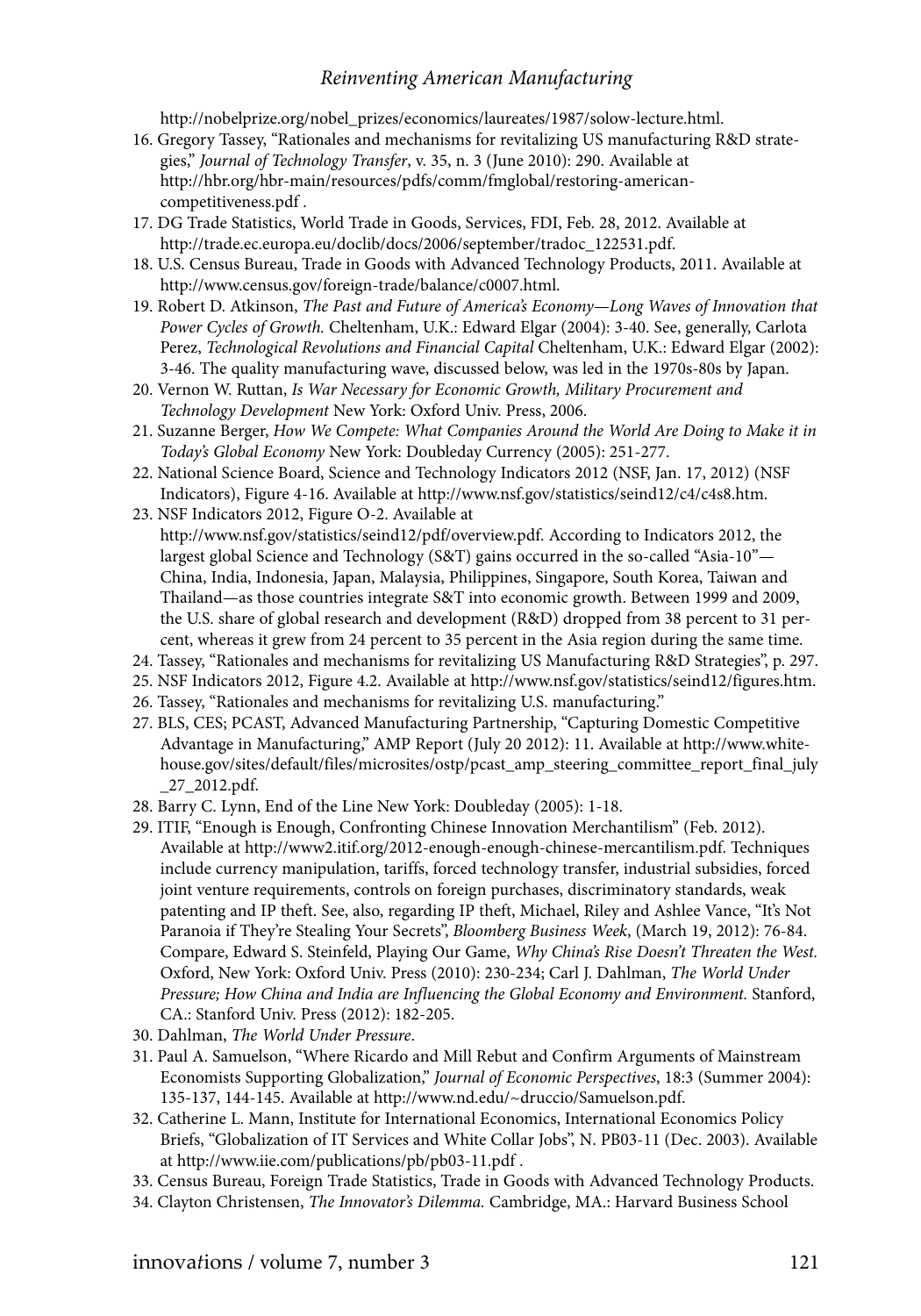Press (1997).

- 35. Jonas Nahm and Edward Steinfeld, *Scale-Up Nation: Chinese Specialization in Innovative Manufacturing.* MIT working paper (March 12, 2012): 4-5..
- 36. ITIF, "The Case for a National Manufacturing Strategy" (April 2011): 13. Available at http://www.itif.org/files/2011-national-manufacturing-strategy.pdf; Enrico Moretti, *The New Geography of Jobs.* New York: Houghton Mifflin Harcourt (2012): 45-72. Regions that tie innovation talent and corresponding innovation capacity, along with advanced technology companies and production, have a multiplier effect of some 5 to 1, including non-tradeable service sectors that benefit from the regional economic gains.
- 37. ITIF, "The Case for a National Manufacturing Strategy."
- 38. Vernon W. Ruttan, *Is War Necessary for Economic Growth*, pp. 21-31.
- 39. James Womack, Daniel Jones and Daniel Roos, *The Machine that Changed the World.* New York: Free Press (1990). See, generally, Michael Dertouzos, Richard Lester, Robert Solow (MIT Commission); *Made in America, Keeping the Productive Edge.* Cambridge, MA.: MIT, 1990; Stephen S. Cohen and John Zysman, *Manufacturing Matters: The Myth of the Post Industrial Economy.* Basic Books, 1987.
- 40. Larry Browning and Judy Shetler, Sematech: Saving the U.S. Sematech Industry, Kenneth E. Montague Series in Oil and Business History, N. 10. College Station, TX.: Texas A&M Press, 2000. The continuing effort by the semiconductor industry to stay on Moore's Law around an integrated R&D and advanced manufacturing strategy and roadmap, with collaborative institutional basic and applied research elements such as Sematech, the Semiconductor Research Corp., and the Focus Program of university research (co-funded by DARPA), stands as a model for U.S. advanced manufacturing in other sectors.
- 41. Gregory Tassey, "Beyond the Business Cycle: The Need for a Technology-Based Growth Strategy," NIST working paper (Feb. 2012): 3-8. Available at http://www.nist.gov/director/planning/upload/beyond-business-cycle.pdf.
- 42. Susanto Basu, John Fernald and Matthew Shapiro, "Productivity Growth in the 1990s: Technology, Utilization, or Adjustment," NBER Working Paper 8359, Cambridge, MA: National Bureau of Economic Research, 2001. Available at http://www.nber.org/papers/w8359.pdf; Tassey, Beyond the Business Cycle, 15-25.
- 43. Institute for Defense Analysis, "Emerging Global Trends in Advanced Manufacturing" (March 2012): 9-17. Available at http://www.wilsoncenter.org/sites/default/files/Emerging\_Global\_Trends\_in\_Advanced\_Manu facturing.pdf.
- 44. The AMP Report, 18-20, based on surveys of industry and university researchers, proposed eleven candidate technology paradigms: advanced sensing, measurement and process control; advanced materials design, synthesis and processing; sustainable manufacturing; nano-manufacturing; flexible electronics manufacturing; bio manufacturing and bioinformatics; additive manufacturing; advanced manufacturing equipment and testing equipment; industrial robotics; advanced forming and joining technologies. See, also, *The Economist*, "The third industrial revolution" (Special Report), April 21, 2012, 15, 54ff; Howard Harary, NIST, Findings from the Extreme Manufacturing Workshop, PowerPoint presentation, Feb. 24, 2011. Available at http://www.ndia.org/Divisions/Divisions/Manufacturing/Documents/119b%20presentations/10%20Harray.pdf.
- 45. Jeanne Mansfield, "DARPA Administrators: Just Make It," MIT News (online), Dec. 14, 2011. Available at http://web.mit.edu/newsoffice/2011/darpa-manufacturing-event-1214.html.
- 46. MIT Washington Office (Eliza Eddison), "Survey of Federal Manufacturing Efforts," Sept. 2010. Available at

http://web.mit.edu/dc/policy/MIT%20Survey%20of%20Federal%20Manufacturing%20Efforts. pdf .

- 47. AMP Report, 14-18.
- 48. Douglas Powell, Tonio Buonassisi, et al, "Crystalline silicon photovoltaics: as cost analysis framework for determining technology pathways to reach baseload electricity costs," *Energy &*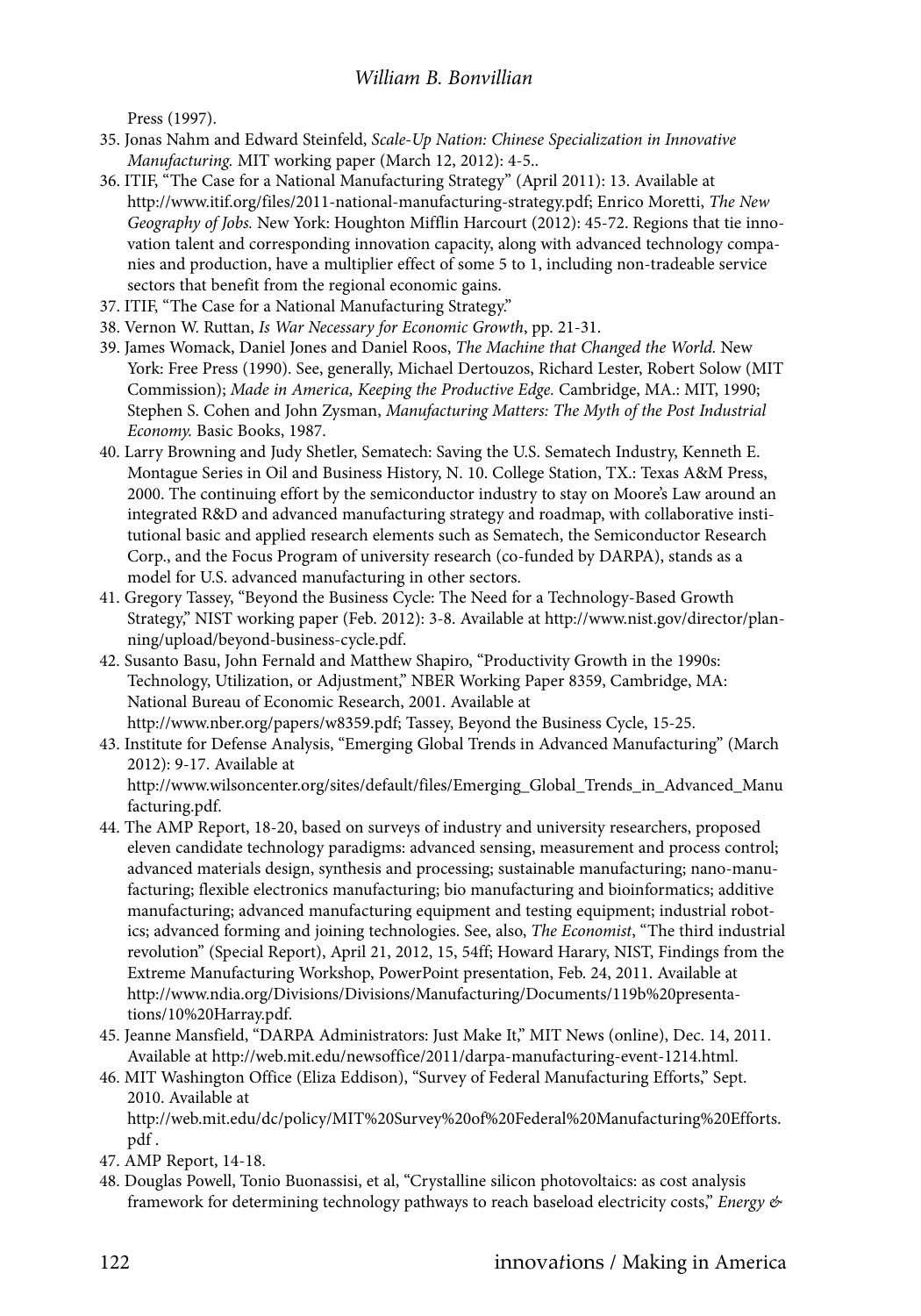*Environmental Science*, 5 (Feb. 2012): 5874-5883.

- 49. Tonio Buonassisi and Douglas Powell, Photovoltaic Research Lab, Photovoltaics (PV) Manufacturing, U.S. and China (slide presentation), Oct. 14, 2011.
- 50. This list draws on factors evaluated in AMP Report, Table 3, at 17.
- 51. This appears particularly important in complex, established "legacy" sectors like energy, where much capital has been invested in existing production facilities. To replace this equipment requires major investment and the economic gain must be both significantly large and on a short enough time line to justify the investment. See, generally, Charles Weiss and William B. Bonvillian, "Complex Established 'Legacy' Sectors, The Technology Revolutions that Do Not Happen," *Innovations*, 6:2, (Spring 2011): 157-187.
- 52. Louis V. Gerstner, *Who Says Elephants Can't Dance? Leading a Great Enterprise through Dramatic Change* (New York: Harper Collins 2003).
- 53. Womack, Jones, Roos, *The Machine that Changed the World*.
- 54. As just one of many examples, China, as noted above, appears to be developing a new approach to systematic innovation in the scale-up of production, using multi-direction learning pathways shared between firms in a sector that lead to production speed, scaling and cost advantages. Jonas Nahm and Edward Steinfeld, *Scale-Up Nation*.
- 55. National Association of Manufacturers, "2011 Skills Gap Report" (Washington D.C., 2011). Available at http://www.themanufacturinginstitute.org/Research/Skills-Gap-in-Manufacturing/2011-Skills-Gap-Report/2011-Skills-Gap-Report.aspx; Tom Morrison, Bob Macieiejewski et. al., "Boiling point? The skills gap in U.S. manufacturing. A report on talent in the manufacturing industry," sponsored by Deloitte and The Manufacturing Institute (Deloitte Development 2011), 6. Available at http://www.themanufacturinginstitute.org/~/media/A07730B2A798437D98501E798C2E13AA

.ashx.

- 56. Arvind Kaushal, Thomas Mayor, and Patricia Riedl, "Manufacturing's Wake-Up Call", *Strategy & Business,* 64, Booz & Company and Tauber Institute for Global Operations, University of Michigan (August 3, 2011): 38. Available at http://www.tauber.umich.edu/docs/Manuf-WakeUp\_w\_Cover.pdf.
- 57. Joe Anerson, Council Chairman and Mike Laszkiewicz, Workforce Development Subcommittee Chair to Department of Commerce Secretary Gary Locke, The Manufacturing Council, (July 2011). Available at

http://www.trade.gov/manufacturingcouncil/documents/MC\_Workforce\_08222011.pdf.

- 58. AMP Report, Recommendation 10, pp. 33-35. The Advanced Technological Education (ATE) centers program at NSF also sponsors workforce development at community colleges, with industry partnerships. Available at http://atecenters.org/#t-slide-one. These NSF ATE grants have played an important role in establishing advanced manufacturing education programs at community colleges. Available at: http://www.nsf.gov/pubs/2011/nsf11692/nsf11692.htm.
- 59. Claudia Goldin and Lawrence F. Katz, *The Race Between Education and Technology*, Cambridge, MA: Harvard University Press, 2008.
- 60. Paul M. Romer, "Endogenous Technological Change", *Journal of Political Economy*, 98 (1990): 72-102. Available at http://artsci.wustl.edu/~econ502/Romer.pdf
- 61. PCAST, Engage to Excel (OSTP, Exec. Office of the President, Feb. 2012), 5, pp. 47-66. Available at http://www.whitehouse.gov/sites/default/files/microsites/ostp/pcast-engage-toexcel-final\_feb.pdf; see, generally, Paul M. Romer, "Should the Government Subsidize Supply or Demand in the Market for Scientists and Engineers?" NBER Working Paper 7723, Cambridge, MA: National Bureau of Economic Research, June 2000. Available at http://time.dufe.edu.cn/article/romer/8.pdf.
- 62. See, generally, Robert M. Solow, "Growth Theory, An Exposition;" Paul M. Romer, "Endogenous Technological Change".
- 63. Weiss and Bonvillian, *Structuring an Energy Technology Revolution,* Cambridge, MA.: MIT Press, (2009): 13-34; William B. Bonvillian "The Connected Science Model for Innovation – The DARPA Model," *21st Century Innovation Systems for the U.S. and Japan,* Washington, DC: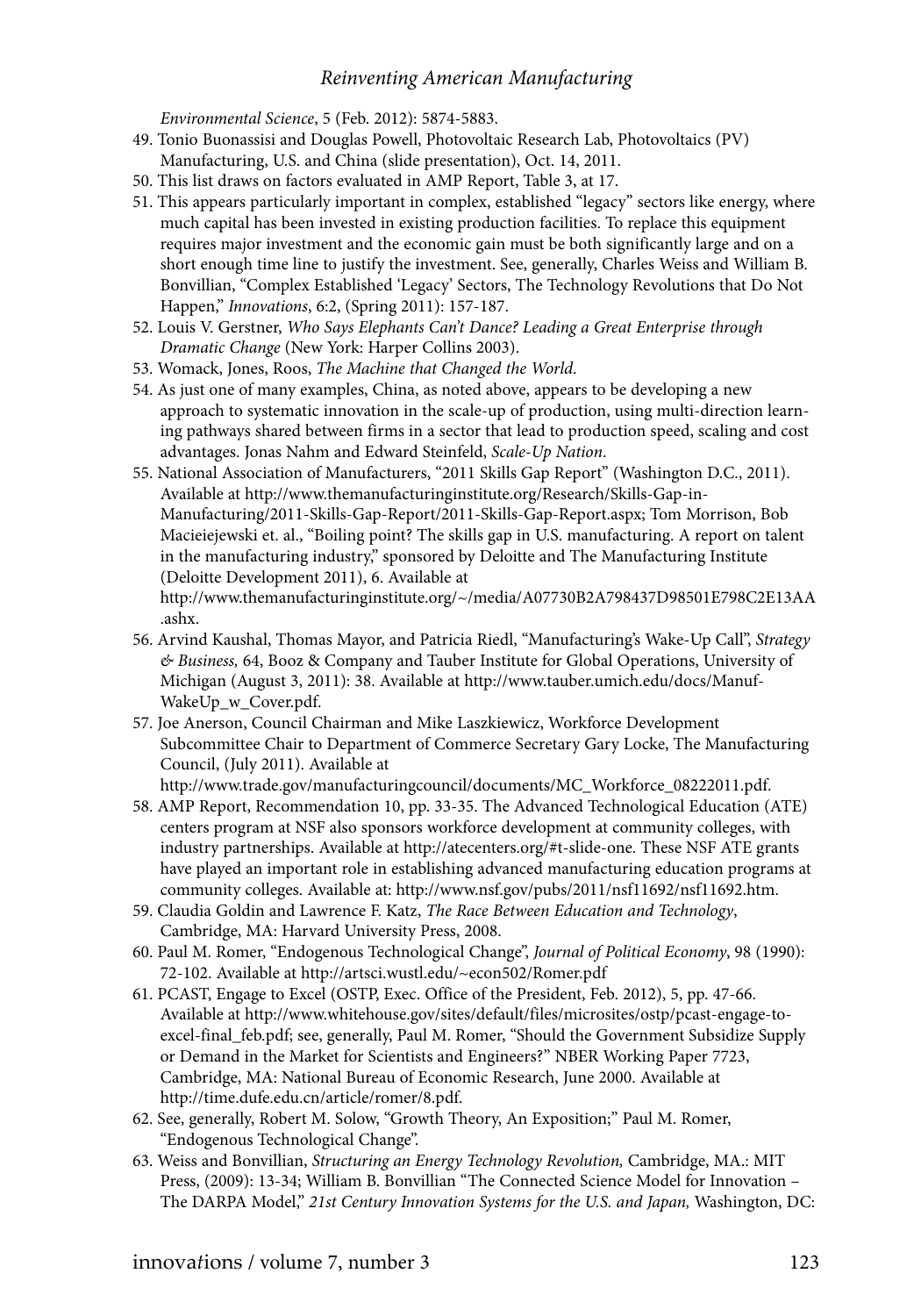National Academies Press (May 2009): 206-207. Available at <http://books.nap.edu/openbook.php?record\_id=12194&page=206.

- 64. Dan Breznitz and Peter Cowhey, America's Two Systems of Innovation: Recommendations for Policy Changes to Support Innovation, Production and Job Creation (San Diego, CA: Connect Innovation Institute report Feb. 2012).
- 65. Both systems are also delineated in an energy context in Weiss and Bonvillian, *Structuring an Energy Technology Revolution*, pp. 13-26.
- 66. MIT Wash. Office, "Survey of Federal Manufacturing Efforts".
- 67. National Science and Technology Council, A National Strategic Plan for Advanced Manufacturing (Feb. 2012). Available at http://www.whitehouse.gov/sites/default/files/microsites/ostp/iam\_advancedmanufacturing\_st rategicplan\_2012.pdf.
- 68. A survey of partnership models is found in: IDA, Science and Technology Policy Institute, "Advanced Manufacturing Partnerships: Identifying Areas of Investment – A Review of Methods Used by Federal, Private Sector and International Programs" (draft Feb. 9, 2012).
- 69. Vernon W. Ruttan, *Is War Necessary for Economic Growth*.
- 70. Bonvillian "The Connected Science Model for Innovation," pp. 206-207
- 71. DOD's Manufacturing Technology (ManTech) program (an approximately \$240m program across the services in FY10) understands and works within this strategic context. ManTech, "The DOD Manufacturing Technology Program – Strategic Plan," ES-1–ES-6 (March 2009). Available at

https://www.dodmantech.com/relatedresources/DoD\_ManTech\_Strat\_Plan\_Aug\_18\_Final\_lo w\_res.pdf.

- 72. The Advanced Manufacturing National Program Office, which includes NIST, DOD, NSF and DOE, appears to be a first step toward getting around these seams. Available at http://manufacturing.gov/amp/ampnpo.html.
- 73. DARPA Director Regina Dugan, Statement to the House Subcommittee on Terrorism, Unconventional Threats and Capabilities of the House Armed Services Committee, 111th Cong., 1st Sess. (March 23, 2010)("What is the fundamental technical challenge in making new things?...It is in the seams. The seams between each 'stage' of development…design, prototyping, early production runs, limited and large-scale manufacturing." - at 11).
- 74. AMP Report, 21-24.
- 75. Susan Helper and Howard Wial, "Accelerating Advanced Manufacturing Research Centers", report, Brookings Project on State and Metropolitan Innovation (Feb. 2011) proposes states shift from their role in business attraction to improvement of existing and new manufacturing capability.
- 76. Erica Fuchs, "The Impact of Manufacturing Offshore on Technology Competitiveness: Implications for U.S. Policy," San Diego, CA.: Connect Innovation Institute report (2012): 1, 6. Available at http://www.connect.org/programs/innovation-institute/docs/fuchs-white-paper-0212.pdf.
- 77. Fuchs, "The Impact of Manufacturing Offshore on Technology Competitiveness: Implications for U.S. Policy", p. 11.
- 78. Mimitrios Bisias, Mark Flood, Andrew Lo, and Stavros Valavanis, "A Survey of Systematic Risk Analytics", Department of the Treasury, Office of Financial Research Working Paper #0001 (Jan. 5, 2012): 6-10. Available at

http://www.treasury.gov/initiatives/wsr/ofr/Documents/OFRwp0001\_BisiasFloodLoValavanis\_ ASurveyOfSystemicRiskAnalytics.pdf.

- 79. William B. Bonvillian and Richard Van Atta, "ARPA-E and DARPA, Applying the DARPA Model to Energy Innovation," *Journal of Technology Transfer* (Oct. 2011): Sections 1, 3, and 4(B).
- 80. Andrew Lo, "How Financial Engineering Can Cure Cancer, Stop Global Warming, and Solve the Energy Crisis," MIT Lecture, March 3, 2011. Available at http://ttv.mit.edu/videos/11921 mfin-faculty-speaker—-andrew-lo.